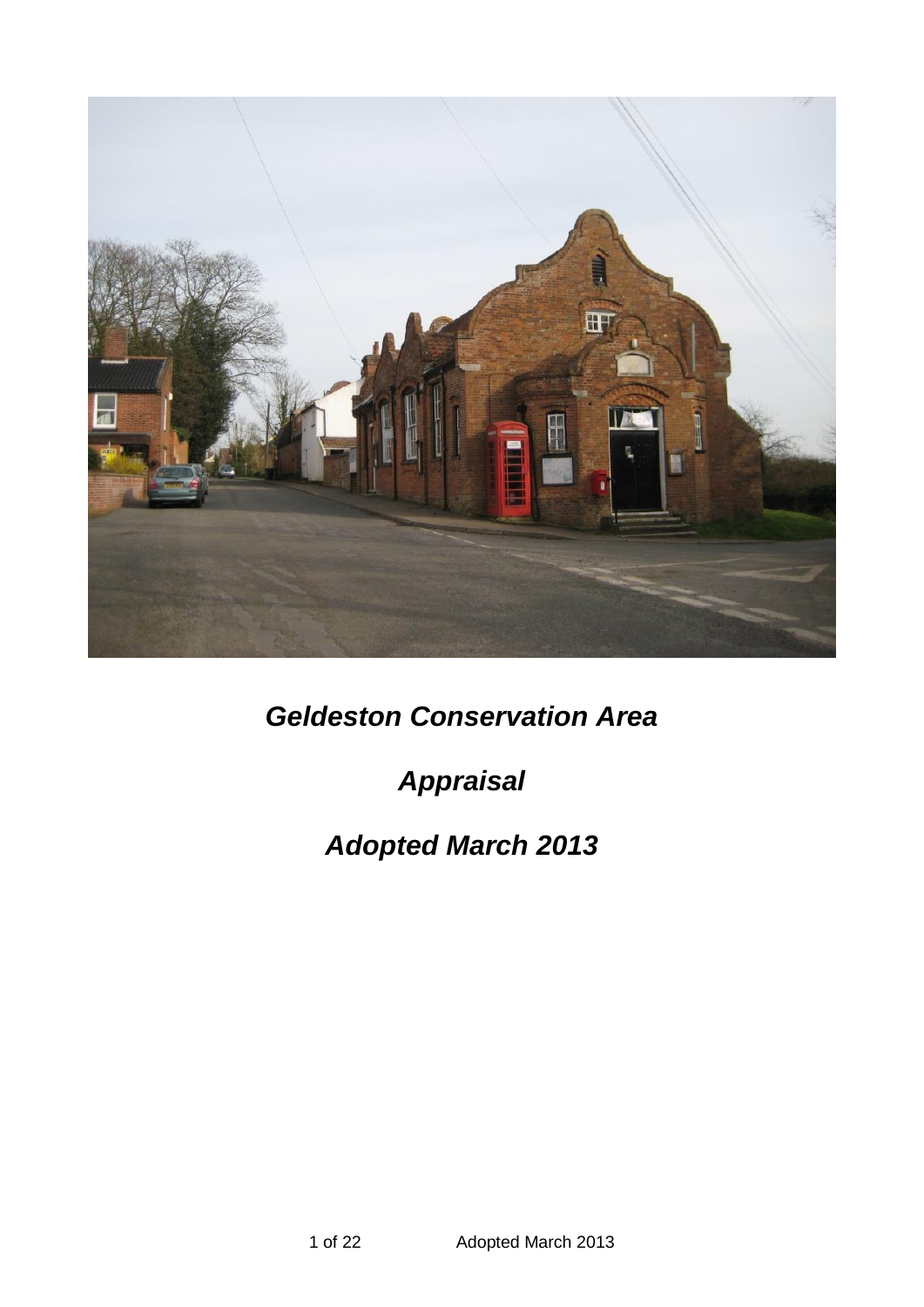# **Geldeston conservation area**

# *1. Introduction*

## *Why have Conservation Areas?*

A review of policies relating to the historic environment carried out by English heritage on behalf of the Secretary of States for Culture Media and Sport and the Environment Transport and the Regions was published in December 2000 under the heading 'Power of Place'.

The Report which reflected views now held generally by the population at large, confirmed 5 main messages

- i Most people place a high value on the historic environment and think it right there should be public funding to preserve it.
- ii Because people care about their environment they want to be involved in decisions affecting it.
- iii The historic environment is seen by most people as a totality. They care about the whole of their environment.
- iv Everyone has a part to play caring for the historic environment. More will be achieved if we work together.
- v Everything rests in sound knowledge and understanding and takes account of the values people place on their surroundings.

In summary we must balance the need to care for the historic environment with the need for change. We need to understand the character of places and the significance people ascribe to them.

The concept of conservation areas was first introduced in the Civic Amenities Act 1967, in which local planning authorities were encouraged to determine which parts of their area could be defined as "Areas of Special Architectural or Historic Interest, the character or appearance of which it is desirable to preserve or enhance".

The importance of the 1967 Act was for the first time recognition was given to the architectural or historic interest, not only of individual buildings but also to groups of buildings: the relationship of one building to another and the quality and the character of the spaces between them.

The duty of local planning authorities to designate conservation areas was embodied in the Town and Country Planning Act 1971, Section 277. Since then further legislation has sought to strengthen and protect these areas by reinforcing already established measures of planning control which is now consolidated in the Planning (Listed Buildings and Conservation Areas) Act 1990.

Unlike listed buildings, which are selected on national standards, the designation of Conservation Areas in the main is carried out at District level based upon criteria of local distinctiveness and the historic interest of an area as a whole. However, in the past, the criteria adopted by different local authorities in determining what constitutes a special area have tended to vary widely. For example, although public opinion seems to be overwhelmingly in favour of conserving and enhancing the familiar and cherished local scene, what is familiar to many, may only be cherished by some.

Over the last 30 years this approach has changed significantly. Much greater emphasis is now placed on involving the local community in evaluating 'what makes an area special', whether it should be designated and where boundaries should be drawn.

It is now recognised that the historical combination of local architectural style and the use of indigenous materials within the wider local landscape creates what has been termed 'local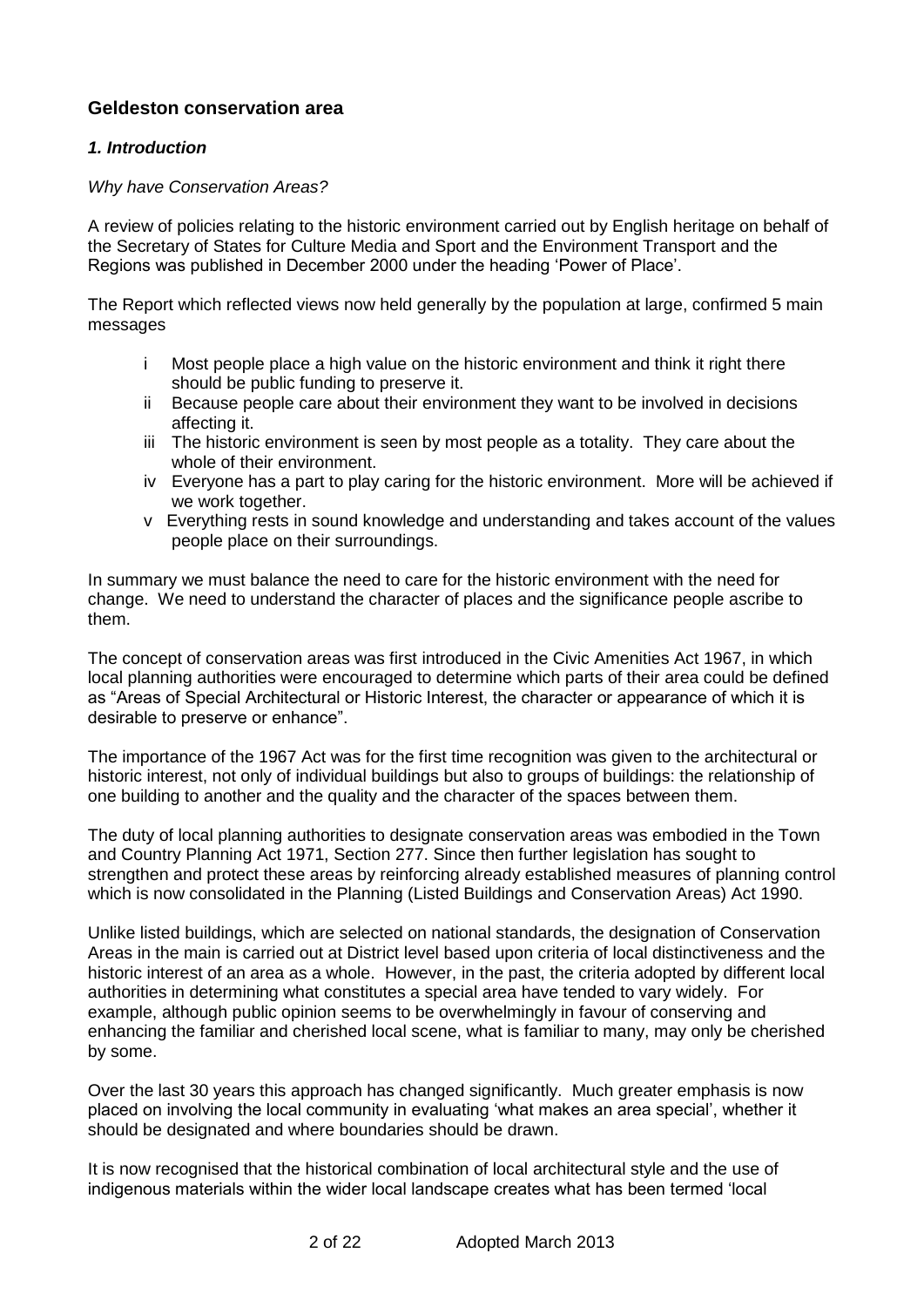distinctiveness'. Distinctiveness varies within the relatively restricted confines of individual counties, which in turn are distinct in terms of the country as a whole.

Conservation Area designation for settlements and wider areas which embody this local distinctiveness may afford them protection against development which bears no relation to the locality either in terms of the buildings within it or landscape surrounding it.

The historical development of such settlements and their surrounding landscape are the 'journals' through which the social and economic development of the locality can be traced. The pattern of agricultural and industrial progress of settlements (their social history) is by definition expressed in the architecture and landscape of any area.

It is not intended (nor would it be desirable) to use Conservation Area designation as a way of preventing or restricting development, the expansion of a settlement or preventing contemporary innovative design. Logically in the future new development should add to, rather than detract from the character of an area and will in turn help to chart historical development. However, all development should seek to preserve and enhance the character and appearance of the area.

# *2. Aims and objectives*

Geldeston conservation area was originally designated in 1986. This re-appraisal examines the historic settlement and special character of Geldeston, reviews the boundaries of the conservation area and suggests areas for change.

The appraisal will provide a sound basis for development management and encourage development initiatives which endeavour to improve and protect the conservation area as well as stimulating local interest and awareness of both problems and opportunities.

## *3. Planning Policy Context*

Responsibility for Planning matters at Geldeston is shared between the Broads Authority and South Norfolk Council, as the proposed conservation area boundaries include land and properties in both planning authority areas, as defined on the map in this appraisal.

There are a range of policies which affect Conservation Areas within the Broads Authority and South Norfolk Council areas, originating from both national and local sources. The latest national documents in respect of historic buildings and conservation areas are The Government's Statement on the Historic Environment for England 2010. The National Planning Policy Framework published March 2012 Planning for the Historic Environment: Historic Environment Planning Practice Guide March 2010. The Broads Authority endorses the contents of these documents and decisions made will reflect the various provisions contained in them.

In line with government policy, the Broads Authority and South Norfolk Council are currently reviewing and revising local policies which will be published in a new Local Development Framework (LDF). The Authority has recently adopted its Local Development Plan Document (DPD). In the meantime the more specific local policies included in the Broads Local Plan (1997) are still relevant.

To support these policies, the Broads Authority and South Norfolk Council provide further advice and details in a series of leaflets, which are currently being reviewed and expanded as part of the LDF process. A list of those currently available is attached in Appendix 2.

## **4. Summary of special interest**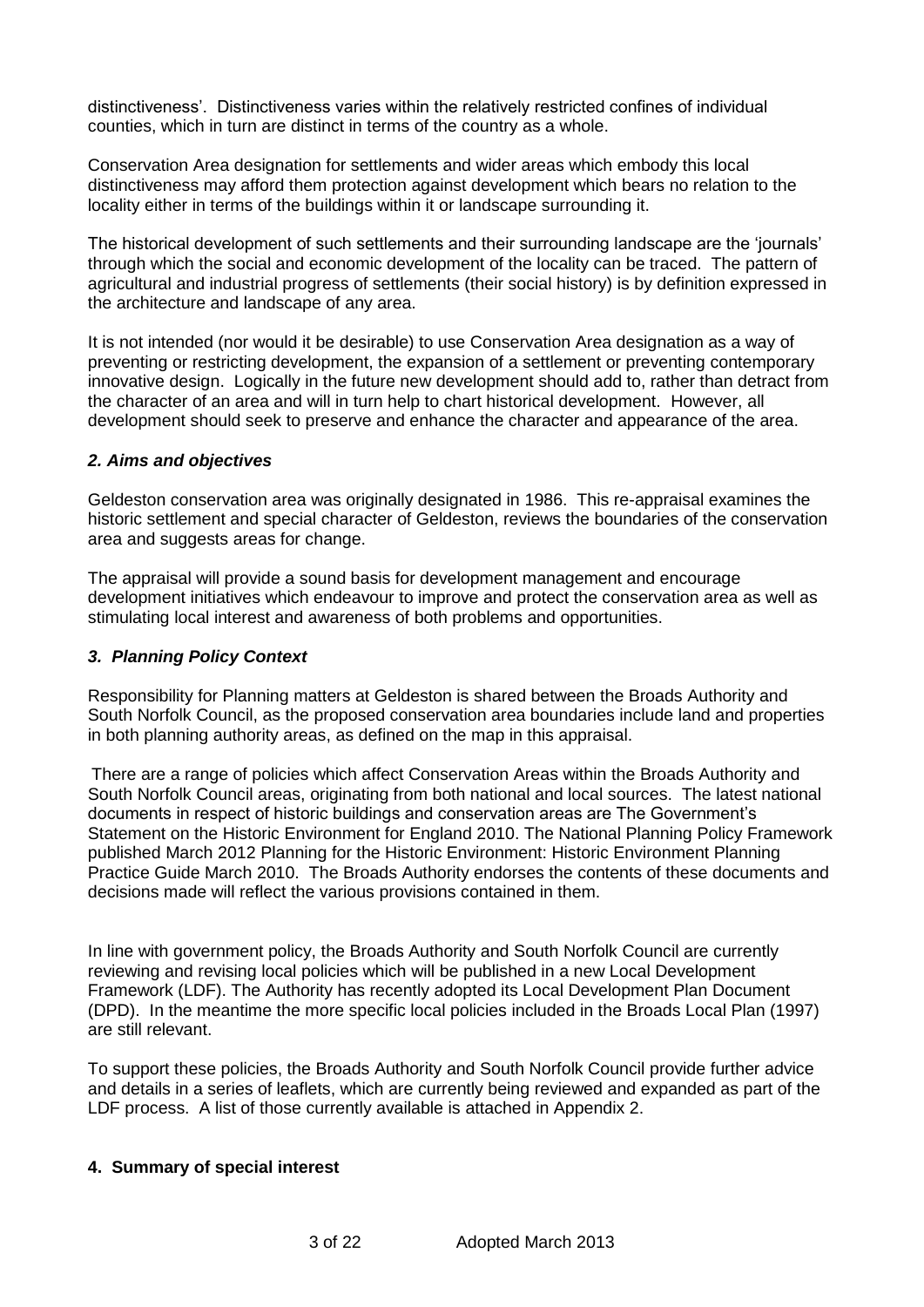Geldeston is medium sized village in a rural setting, which derives much of its character from the river valley landscape and its industrial, agricultural and residential history. The current form of the village has two distinct character areas, one eighteenth century in origin, the other twentieth century. There is a mixture of cottages and larger houses in generous grounds along the principal roads of the historic village, and where the land slopes gently down to the river valley, the more densely populated area of Big Row gives way to marshland around Geldeston Dyke. Remnants of historic waterside activities are evident throughout the conservation area. In contrast on higher ground to the west of Geldeston Hill, there is a more suburban planned character with mid  $20<sup>th</sup>$ century public housing by the award winning architects Tayler and Green. Open water meadows to the south of the village are complemented by the wooded areas to north and the east and specimen trees in the older part of the village contribute to its special character.

# **5. Location and context**

The parish of Geldeston is on the Norfolk and Suffolk border, about ten miles (16 kilometres) south west of Great Yarmouth and 2.5 miles (4 kilometres) north west of Beccles. It is situated on an acclivity on the River Waveney which defines its southern boundary.

The village is within South Norfolk District Council area, but the south of the conservation area is also within the Broads Authority area, as indicated on the map. The Broads Authority is responsible for all Planning related matters in this southern area, South Norfolk Council for the remainder.

## *General character and plan form*

Although in the medieval period, Geldeston was, with Dunburgh and West End, one of three distinct hamlets the current form of Geldeston is that of a compact eighteenth century maltings village at the edge of the Waveney valley. However, the character of village is unusual as it does not conform to a familiar village type or pattern. In part, the absence of the huge maltings buildings which generated so much of its present form and appearance explains this. Another factor is the riverside location which is at and partly upon the bank of the Waveney River valley but set back from the river itself.

The earlier mediaeval village was on higher ground (and outside the conservation area), and appears to have been passed by in the economic development of the present one so the current village centre is notable for its lack of a parish church, which is now some way out of the village centre. Several unobtrusive twentieth century suburban developments have been added to the historic core of the later settlement and, a large area of award winning low density public housing has been constructed on higher ground above the flood plain. As a result, the village form can be described as nucleated and having two elements, one eighteenth century in origin, the other twentieth century, although the shape of the village has not been spoiled by these additions which are well integrated with the older fabric.

The character of the village and the conservation area is one of a very high quality of environment. In the older part of the village the buildings are dominated by the trees, which are of large size and dwarf the buildings in scale. The newer part of the village is far more open in character but shares with the old a high quality of design and detail. Both parts of the settlement have small areas within them of unexpected special character which invite exploration and make the conservation area special. At the Kells estate, these take the form of the greens and footpaths, in the older village the staithe and Big Row. Both parts of the settlement also enjoy the presence of significant mature trees which inform and enclose its spaces.

#### *Geological background*

The geological formation of the Waveney river valley has given it a very distinctive form within the wider landscape. The cretaceous chalk deposits below the whole of East Anglia were subject to a smoothing glacial action resulting in a more subdued topography than in other parts of Britain, and these were subsequently overlain with a series of sands, muds and gravels known as 'Crags'. These processes have created valleys with a distinctive u-shaped profile; in the Waveney valley,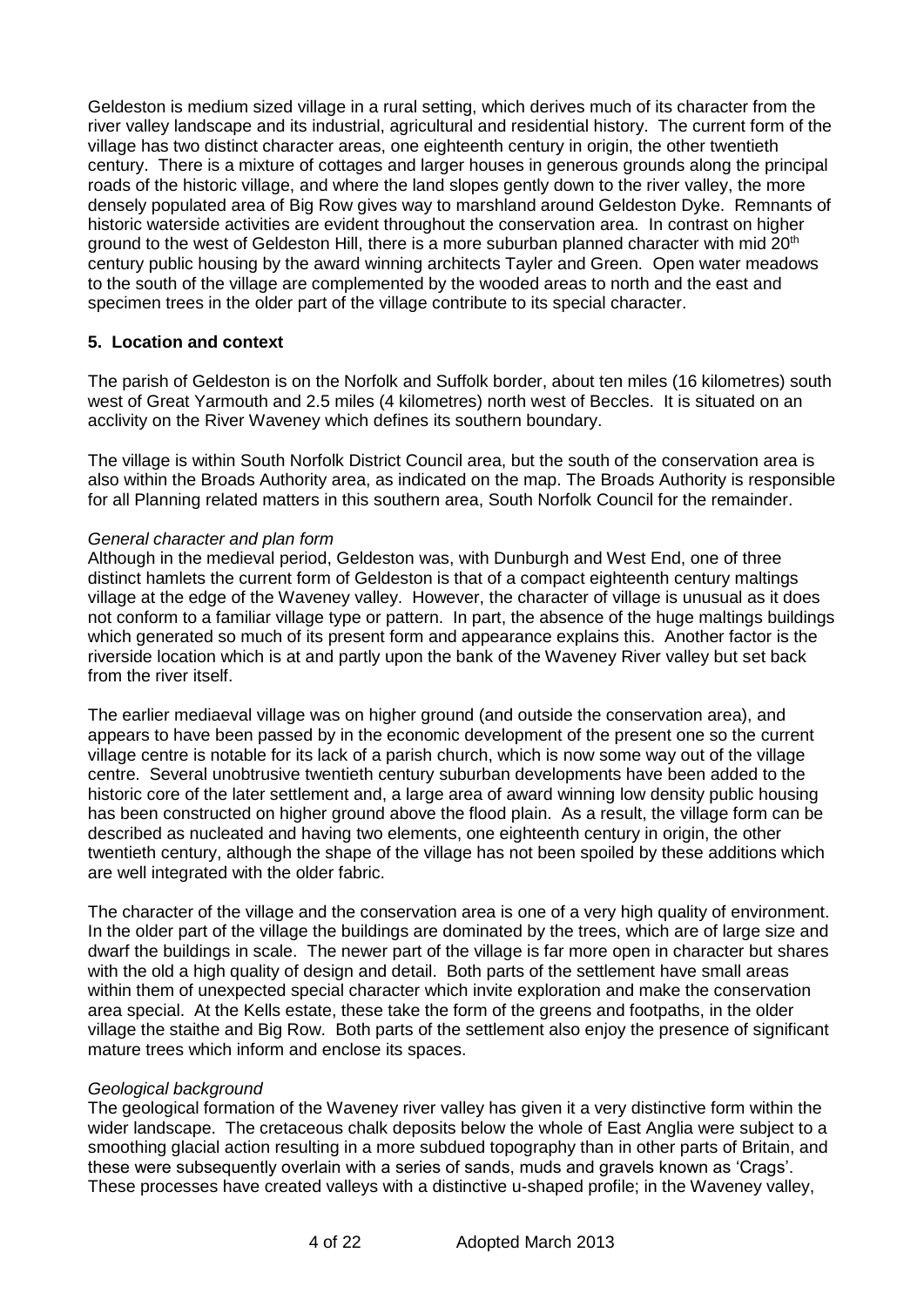large scale open valley landscapes with broad flat flood plains north and south of the river, beyond which rise the tree covered escarpments of the Norfolk and Suffolk boulder clay plateaus.

## *Landscape Setting*

The landscape setting of the conservation area is that of a settlement placed at the edge of a river floodplain.

South of the village the views are of open water meadows, crossed by drainage ditches and with vestiges of the railway still visible; the site containing the former railway station buildings now stands isolated in the water meadows and is currently outside the conservation area. The western side of Station Road is wooded with houses concealed beneath the trees, while on the eastern side the gardens behind the hedges soon give way to open water meadow and open landscape edged to the east by the mature poplars and willows of the Old House garden. This is a delightful landscape, the openness of the meadows contrasting with the close enclosure of the woodland.

To the north the village is partly hidden from view by its tree screen and the contours of the slope at the edge of the valley.

The trees, which form such an important part of the landscape setting of the village, are of species appropriate to these two types of topography. Around the southern edge of the village are black poplar, alder, willow and carr species. Some of the individual trees are very large and this gives a sense of antiquity to the setting.

The northern edge of the village conserves some of the features and flora of its previous heathland status. This is still visible in Heath Lane where thorn hedges and sweet chestnut grow and where, at the northern end, large pines form a copse with broom and heather undercover.

Between these two habitat types the eighteenth and early nineteenth century landowners planted specimen trees around their new dwellings and gardens, many of which survive to contribute to the character of the area.

## **6. Historical development**

#### *Archaeology*

The Norfolk Historic Environment Service compiles records of known archaeological activity, sites, finds, cropmarks, earthworks, industrial remains, defensive structures and historic buildings in the county. These records are known as the Norfolk Historic Environment Record (NHER). The NHER contains 58 records for the parish of Geldeston, although only 4 are within the conservation area boundary.

Evidence of human activity in the parish in prehistoric times is the form of various flint tools, including a Palaeolithic flint axe discovered on land opposite the Wherry public house. However the NHER records that generally there is little concentrated evidence from these very early periods for any sustained activity. Part of a copper alloy spearhead and two decorative gold strips, discovered in 1777 during the construction of Geldeston Hall have been dated to the Bronze Age. The Iron Age is represented by a harness fitting and part of a possible Iron Age walkway structure in marshes to the south of the village, exposed during flood defence works in 2010. This is still being assessed by the Norfolk Historic Environment Service, and although not evidence of a settlement, could indicate that the area was on a trade route.

The period of the Roman occupation following on from the Iron Age has left the parish with its first, if very tentative, evidence of structures. A cremation burial was discovered in 1849, consisting of a green glass vase containing the remains of an infant together with a coin and a casket mount. A supposed Roman military camp was noted on old Ordnance Survey maps, but there is no further evidence of its existence. Lastly, an earthwork running through Geldeston Hall Park has been interpreted as part of a Roman road, though it could be a medieval boundary bank, or even the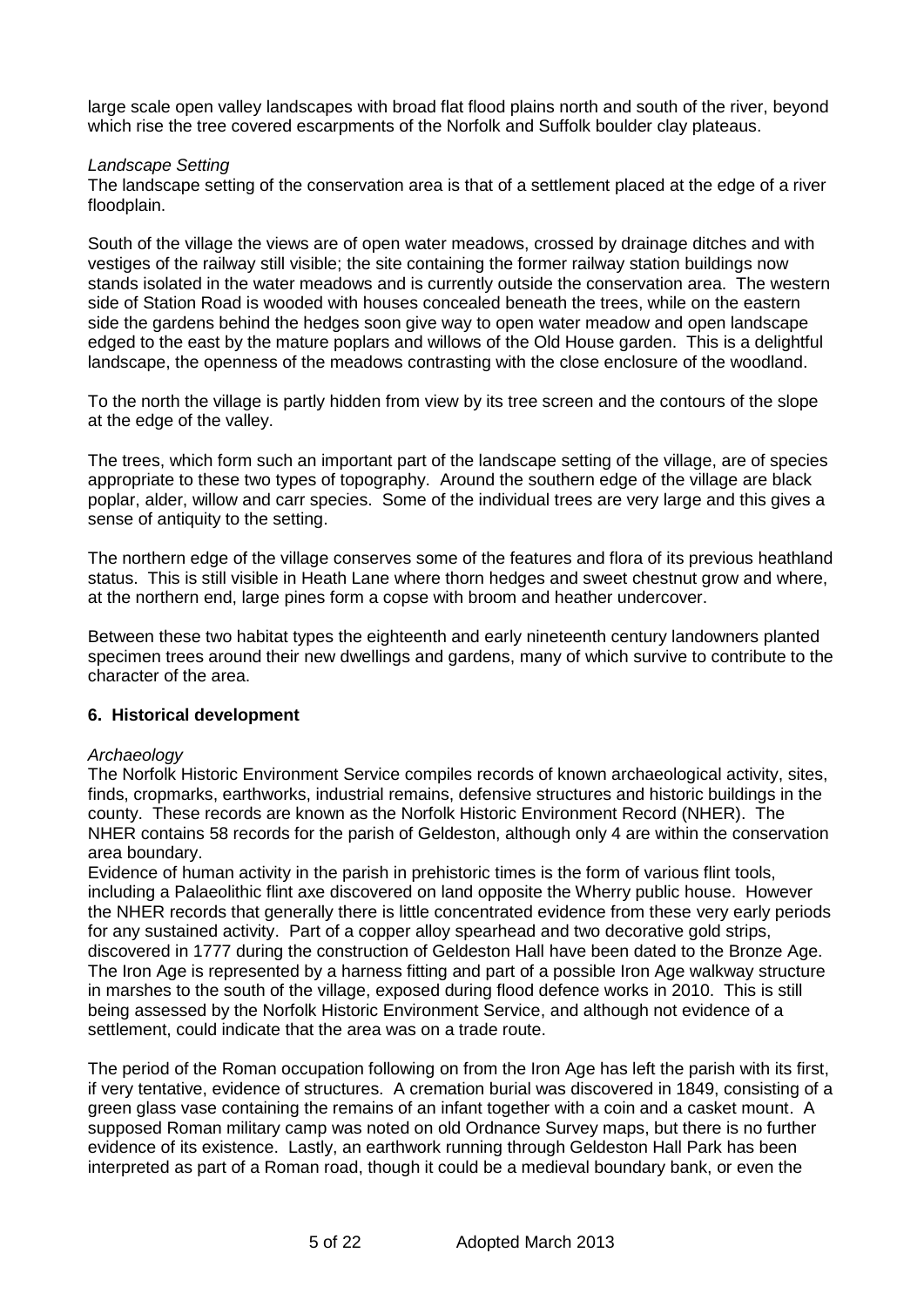former reused as the latter. However, Roman coins have been found, as has a copper alloy strap end.

The Paston Letters (a collection of personal letters from a medieval gentry family) contain two references to Geldeston in connection with the birth of John Paston III in 1444. It is thought that his mother, Margaret Paston was living in the village at the time of the birth.

Various medieval artefacts have been found in the parish, including pottery fragments, a pilgrim bottle, coins and a lead weight. The early settlement appears to have been on the high ground near the medieval parish church of St Michael and All Angels, which is the earliest surviving building in the parish. The round tower dates from the  $12<sup>th</sup>$  century, the rest of the building being  $14<sup>th</sup>$  and  $15<sup>th</sup>$  century, and it was much remodelled in the  $19<sup>th</sup>$  century. Other medieval buildings have disappeared, although there is evidence of a moat and some traces remain as fragments of later rebuilds, for example Chilverton Cottage ( $17<sup>th</sup>$  century) and Rush Fen Cottage which is probably the remains of a medieval aisled hall, later encased in brick with a 20<sup>th</sup> century exterior. These are all outside the conservation area.

Also outside the conservation area, buildings of note are Green Farm Barn (17<sup>th</sup> century) probably the oldest building to survive from the early post medieval period, Manor Farm House  $(17<sup>th</sup>$  century with later additions) and Geldeston Hall a large 18<sup>th</sup> century house which was home to the Kerrich family until 1930, and Jock's Lodge (18<sup>th</sup> century with later additions). Within the conservation area, The Old House is also 18<sup>th</sup> century (parts are possibly earlier) with a long serpentine wall along its roadside boundary.

Other structures noted on the NHER are a post medieval saw pit on the green at the rear of the Wherry Pub and Geldeston Dyke, an artificial waterway made to connect the village with the River Waveney, probably in the  $18<sup>th</sup>$  century,

There are no scheduled monuments within the parish.

## *Early development in the conservation area.*

The name Geldeston appears in a document of 1242 as "Geldestun", the name deriving from an Old English personal name, "Gyldi" and the work "tun". The meaning was a single and enclosed agricultural settlement, farmstead or village belonging to Gyldi. The village appears at first to have been secondary to the manor of Stockton as the primary settlement. Geldeston was, with Dunburgh and West End, one of three distinct hamlets, the pattern of development medieval in origin.

It is notable that the site of the present village is well away from the mediaeval church which stands to the north of it upon the plateau.

The River Waveney was improved for navigation under an Act of Parliament obtained in 1670, and included the construction of three locks, at Geldeston, Ellingham and Wainford, to extend navigation as far as Bungay Staithe. A special version of the traditional Wherry was in use on the Waveney, with boats measuring no more than 70 by 16 feet. Thus it was only in the late seventeenth century that the construction of the navigable cut from the River Waveney (Geldeston Dyke) and Geldeston locks, allowed the commercial development of the village and its local importance to grow.

From the early eighteenth century river traffic could reach the centre of the village using the new cut and this new accessibility led to the construction of two great maltings. One of these stood at the staithe, the other, including a brewery, behind the Wherry Inn. For one hundred years the village as a result enjoyed considerable commercial prosperity, as the surviving Georgian houses testify. In 1788 the Dowson family, on acquiring a malting business in Geldeston, moved to the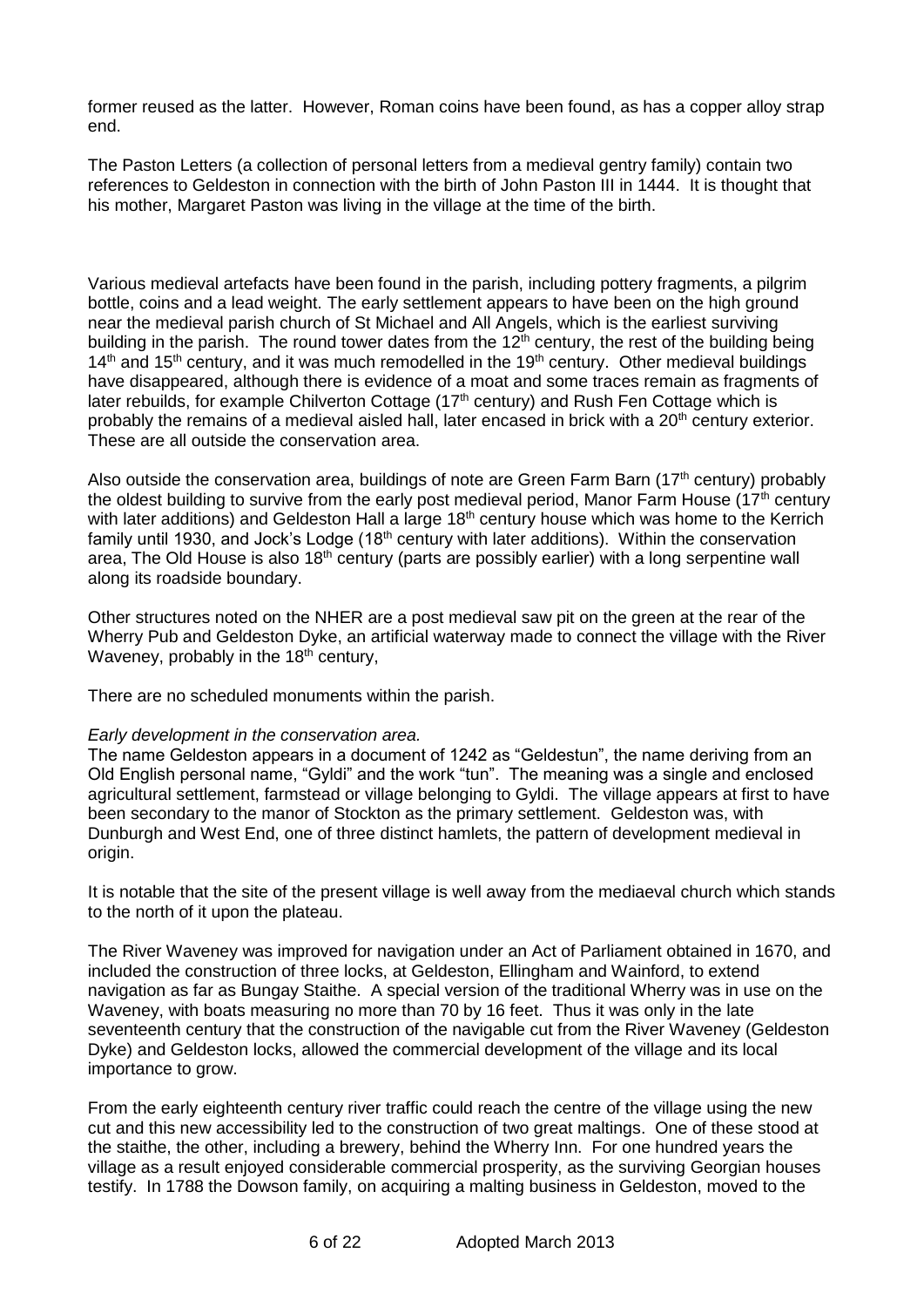Old House in the village. Subsequently they moved to Greenbank, now Geldeston House, which had been built by their business partner, N U Rathbone of Liverpool. In 1824, they were the benefactors of the village school.

White's Directory, published in its second edition in 1845, recorded "… 386 souls and 819 acres of land, mostly the property of John Kerrich Esq, the Lord of the Manor who resides at the Hall, a modern white brick mansion, in a pleasant and well wooded park". Many of the cottages in the conservation area date from this period and the sites of the two great maltings and the brewery are still prominent.

The advent of the railway and the building of the station in 1864 did not bring further prosperity. Instead the new means of transport led to a decline of the waterborne maltings traffic in favour of newer buildings elsewhere with their own rail sidings. Coal wherries were undercut by the railway and by 1914 the staithe maltings were closed and subsequently demolished in 1922. The brewery had closed in 1858 but the remaining maltings carried on business until the 1930's, when the economic depression finally killed them off.

With the decline in the use of wherries for commercial trade on the rivers prior to the Second World War, navigation ceased on several stretches of the Broads, including the 4.2 mile section of the river from Geldeston to Bungay, where navigation rights were removed in 1934. The current limit of navigation is at Geldeston, although Wainford and Ellingham locks have since been converted into sluices to allow canoes and unpowered craft to use this section of the waterway.

The population declined with the fortunes of the maltings and by the year 1921 was 305. Little new building was undertaken during this period. However the village hall was built by benefaction in 1923. This is one of a number of such buildings to be found throughout Norfolk reflecting a deliberate movement to revive rural communities after the First World War had decimated their male populations.

After the Second World War, the process of obsolescence took the Waveney valley railway in its turn and Geldeston became once more a quiet backwater, free of industry and trains. Since the 1950's it has been essentially a dormitory village of very high quality environment with most notably a fine local authority scheme dating from the 1950's designed by Tayler and Green, the celebrated architectural partnership. The population of the village was recorded as 398 in the 2001 census.

Today the cut provides access for leisure craft to the river; there is a quiet caravan park and the pub is unspoiled and consequently sought out. Leisure has replaced malting as the basis for the economy of the village.

## *Later developments in the conservation area*

Built in what was once the lower garden of Hill House (formerly The Knowle) is a mid to late twentieth century house screened and dwarfed by the spectacular group of conifers to its south west. The house is unobtrusive, if not of traditional design and layout. Across the Street from this is a modern bungalow.

The Kells estate is a major element in the conservation area. Built in phases between 1947 and 1971, the estate was designed by the celebrated local architectural practice of Tayler and Green. Although the layout of this public housing in the modest terraces and groups of houses is familiar, their innovative approach to their design, detailing and use of materials has resulted in a quality environment. The four elements which make it up relate closely to the topography and the landscape of the site to form a clear sense of place. The estate is built close to the edge of Geldeston Hill, which leads down to the crossroads at the corner of the old village, and in this way compliments the existing village without compromising it.

In Big Row, a number of the cottages have been sensitively extended in the late twentieth century.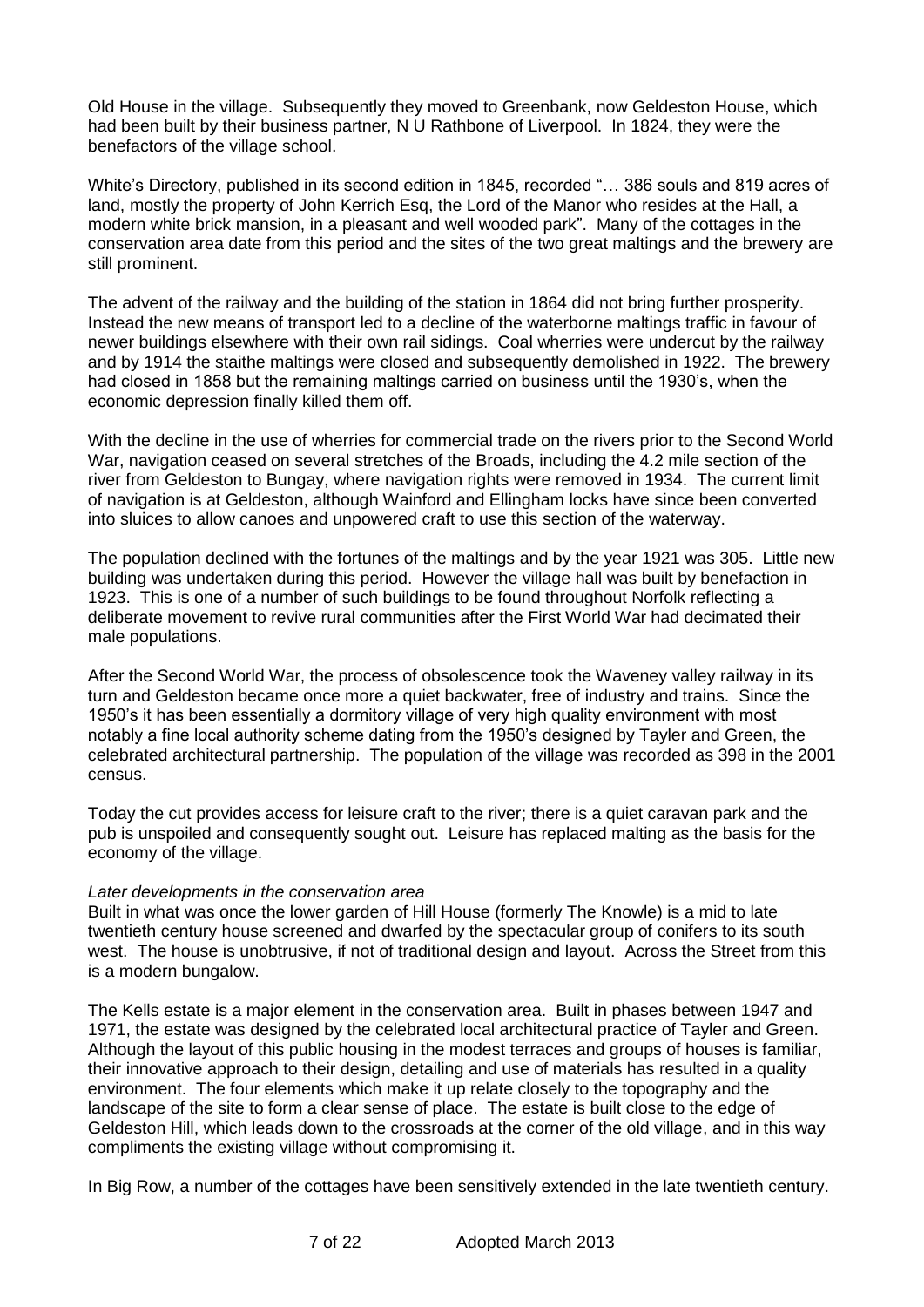# **7. Spatial analysis**

The position of Geldeston conservation area on a slope beside the Waveney and the extensive tree cover around and within it means that it is all but hidden from both the river and the surrounding landscape. Views of the village from the higher ground on the north and from the open marshland to the south are restrained by this tree cover, although the Kells estate can be seen over the farmland from the west.

The conservation area contains two distinct areas of development. The earlier eighteenth and nineteenth century grouped around The Street, running east to west, and the twentieth century Kells estate to the west of the earlier development adjacent to Geldeston Hill.

Gently curving from Geldeston Hill, The Street runs along the higher level of the conservation area and it is here that the large houses eighteenth century houses are found, set in generous grounds which are significant features. The grassed areas behind and around the Wherry public house are also important elements in the streetscape. Views from The Street are restricted by buildings and mature trees, until after The Old School, when a view south over Big Lane opens up. Dropping down to the water meadows, the smaller buildings in Big Lane date mainly from the eighteenth and nineteenth century and although they roughly follow the line of the street, there is informality in their layout. At the lowest level, the water meadows in front of the former Garden House public house provide a contrast to the arrangement of buildings in Big Lane and, the Staithe and then the river are hidden from view by the topography and plentiful tree cover. Once at the water's edge of the cut the scene opens out once more in front of the former maltings buildings.

In contrast the Kells estate is more open, terraces of single storey and two storey houses, following the topography of the site and grouped around a series of open spaces and footpaths making good use of mature trees.

## **8. Character analysis**

#### *Use and activity*

The construction of the new cut providing a link to the Waveney and the staithe in the eighteenth century, promoted the majority of the development in the conservation area. Two large maltings and a brewery were constructed and the consequent commercial prosperity enabled the construction of the Georgian mansions of Greenbanks (Geldeston House) and the Old House. Many of the smaller cottages also date from this period. Following the decline of the waterborne maltings and coal traffic in favour of the railway, the maltings and the brewery were demolished, although their sites are still prominent. The cut and waterside are now utilised for waterborne leisure uses and the current buildings reflect this. The addition of the Village Hall and a few mid twentieth century houses interspersed among the older properties have not changed the shape of the heart of the village, which now essentially provides housing for families mainly working away from the village. Overall the village has a calm, quiet air.

#### *Overview of streets, buildings and architecture*

This overview starts at the cross-roads at the foot of Geldeston Hill.

#### *The Street.*

The Knowle a mid twentieth century house, is built in what was once the lower garden of a house of the same name (now Hill House) and is screened by the spectacular group of conifers to its south west. Part of this tree group is the remains, grown to maturity and beyond, of a pine tree belt perhaps belonging to a nineteenth century planting scheme. Although not of traditional design and layout, it setting means that the house does not intrude into the streetscene.

Across the street is a modern bungalow which is largely screened from view behind mature hedges and stands beneath young trees, oaks included.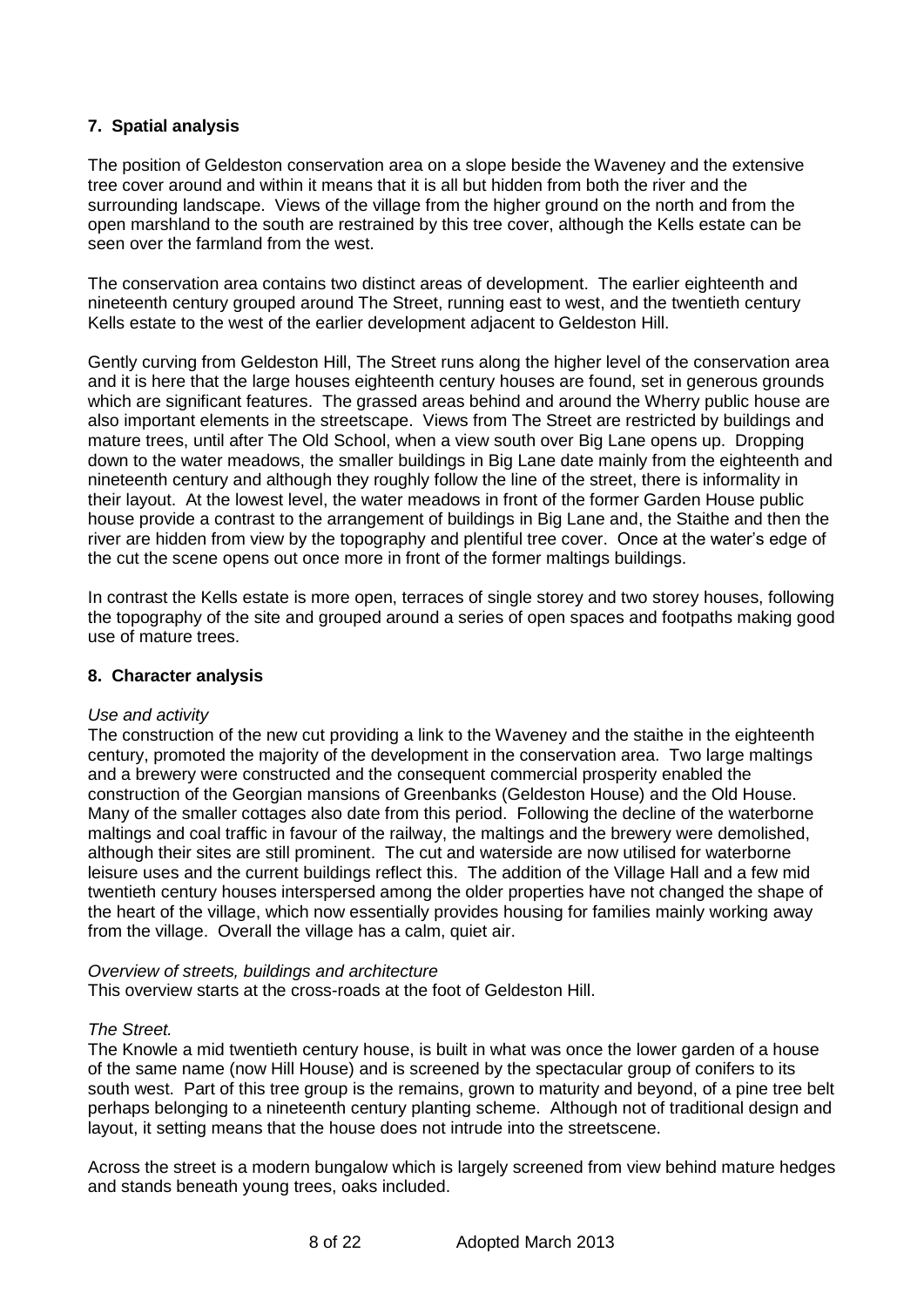Next door to this dwelling is one much older, Old House Cottage. This is a late eighteenth century estate cottage and has retained its low roof line and single central stack. Glimpsed through the gate opening in its protecting boundary hedge it reveals a true cottage garden foreground with ancient buttressed wall, box path edging and rose arch on either side of the gravel path to the dark painted front door. The roofslope, of shallow pitch, is broken by only one broad dormer with triple casement, repeating the form of the window below. The walls are built of traditional red brick with white lime mortar pointing. This building is unlisted and contributes greatly to the character of the conservation area.

Between this cottage and Old House is a listed crinkle crankle wall which follows the curve of The Street. This is a delightful element in the streetscape and particularly unusual since such walls are usually set within garden grounds and seldom form their boundaries. A simple spike topped iron railing encloses the remainder of the mature grounds.

The Old House stands to the south of The Street and is screened from it by mature trees. Its western garden is similarly protected from the public gaze by the crinkle crankle wall described above. The house dates from the eighteenth century with possibly an earlier core. It is of red brick with pantiled roofs which are hipped at the north end. It has two storeys at its north end, and two and a half storeys at its southern end. The house is an excellent example of the so-called double pile plan in which a central division, usually surmounted by a valley gutter, separates two ranks of rooms. The Old House's east façade is in two sections which probably represent two phases of building. The left of the façade is two and a half storeys high and is two windows wide. These have sashes with glazing bars and rubbed brick arches over the window openings. The ground floor has a canted bay window with a large cross-casement with glazing bars and has a lead flat roof behind its parapet.

There is a half-glazed panelled entrance door with semi-circular fanlight with decorative glazing bar; this has a square-headed door surround with panelled pilaster-strips and console brackets. A later elliptical roofed trellis porch has polygonal columns. The house has a wooden modillon eaves, an early eighteenth century feature. There are two attic dormers with sashes and cambered roofs. There is an off-centre chimney stack astride the ridge.

There is an external stack on the north wall. The north elevation is the only one readily visible from The Street and has three first floor sashes with glazing bars; one blind opening and one lunette at ground level. There is a small hipped slated single storey projection here. The whole composition is pleasantly presented to the passer by. The rear elevation has two flat roofed attic dormers, with two and three light casements with glazing bars. These are visible from The Street.

Not so visible but dating the house is a water pump with the inscription 1784.

The gardens of the Old House are fine, mature examples of the kind of tree planting favoured for the surroundings of a house of quality at the end of the eighteenth century. Most notable among them are a cedar and two large London planes, all of which are the subject of Tree Preservation Orders. The house is largely screened for the north and east by these trees and their companions.

North of the Old House the village sign sits on a small triangular green. The sign, depicting in bas relief a malting wherry approaching the eighteenth century village and its cut, is finely executed and well preserved. Near the road a large stone incised with 'Geldeston 2000' commemorates the Millenium. The trees of this green are notable for their unusual combination of species; a single mature Scots Pine reminds the viewer that the village stands on the edge of former sandy heathland. Its companions are a Turkey Oak and an evergreen prunus species of considerable size. Formerly used as a wood yard, but now public open space, this area is known locally as The Saw Pit, as it contains, on the west side, a preserved post medieval saw pit. The hedge enclosed green is a worthy element in the townscape of the village and an unusual and enjoyable space at its centre.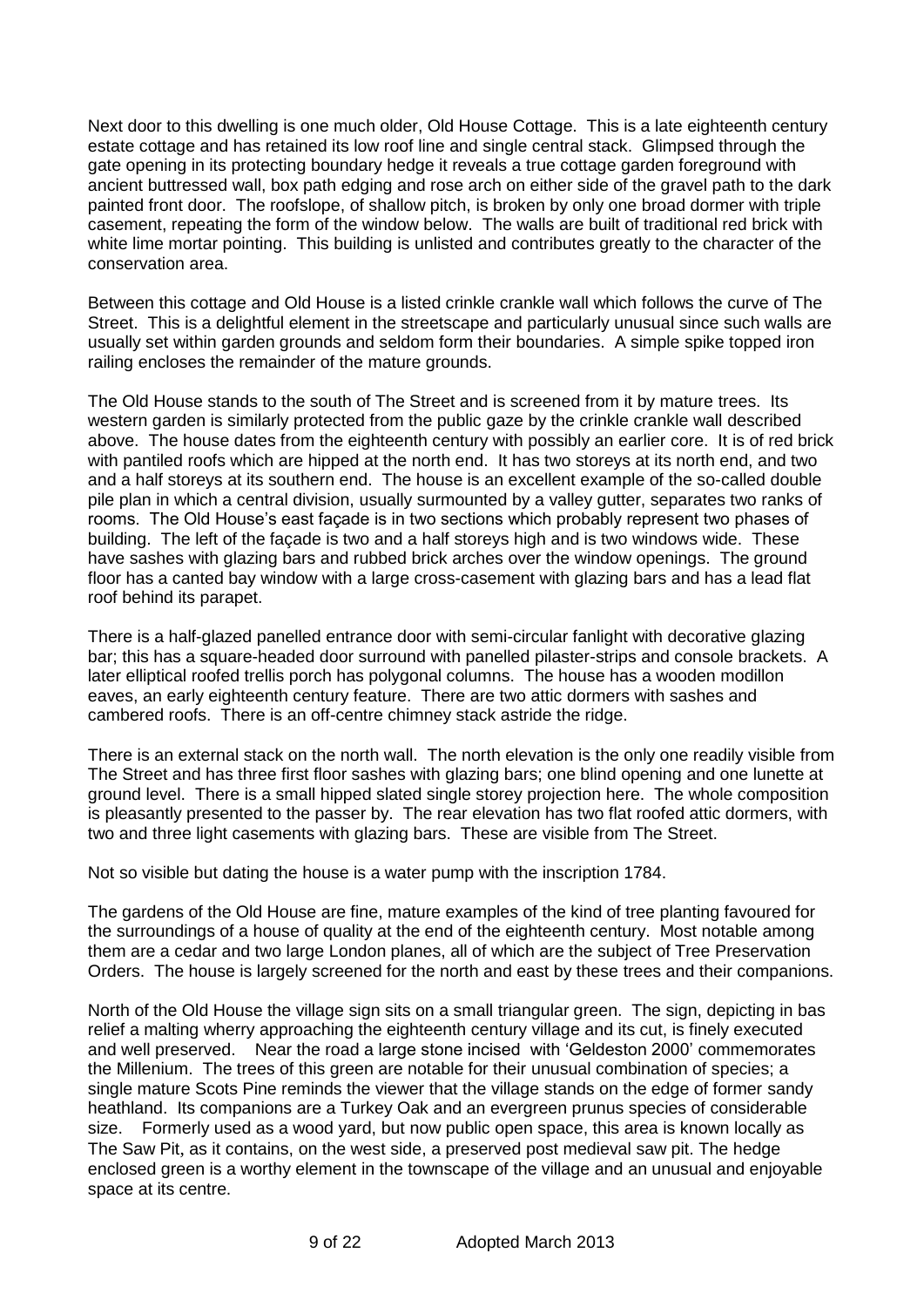Next on the north side of The Street is the Wherry public house, the sole surviving part of one of the two great maltings complexes built in the eighteenth century in the village. The building is unlisted but of considerable charm, it stands gable end to the street and is of diminutive scale. There is a single gable stack below which a good painted hanging sign swings above a little lean to roof over a single storey outshut. To the north, a single storey wing with broad low-pitched roof stretches out towards the garden. The materials of the pub are as in the majority of the older village buildings, red Norfolk brick with red clay pantiles. The beauty of the building lies largely in the weathered patina which these traditional materials have received and its relationship to the green at the rear. The pub car park is not as obtrusive as many such since it broadens from a relatively narrow opening to the Street and thus does not break the enclosure of it. A small and attractive lawn surrounds the pub front. The rear of the building is open to the Street as a small courtyard like triangle of roadway giving onto the original back door entrance. Weathered picnic tables on a small lawn do not intrude into the character of the area.

The only impact on this scene is the obtrusive telephone pole which is planted on the street next to the gable of the building, a poorly positioned glass recycling container, refuse paladin, Calor Gas tank and cooler/air-conditioning units at the rear of the pub, and a very tall metal flue on the north wing.

Opposite the pub is the lane leading to the staithe. Next on the Street adjacent to the pub is a group of buildings and dwellings including the former village shop. These are of varying dates with a modern house addition to an older white rendered building, a domestic garage and the Victorian shop included. The arrangement of the buildings is irregular and enclosed in an informal courtyard like way, by the pub to the west and the monopitch of the two storey former shop building to the east. The frontage is walled by a red brick wall with modest gate piers with finials. This group would appear incoherent were it not clear that it has taken the place of the former buildings, parts of which have survived within it. Most notable of these is the massive buttressed wall of the former maltings fronting the street.

The former shop (now a house) with its monopitched roof has been mentioned above. It has been altered in the recent past with flat roofed extension and 1970's style square windows on the ground floor. At the time of the last review the Victorian sash windows were retained at the first floor. However these have now been replaced with mock sash windows in upvc.

Across The Street from this is the fine Village hall mentioned above. This, if not a part remodelling of older buildings is a finely attuned addition to the eighteenth century fabric of the village. It is built with its length running along The Street and takes advantage of the fall in ground level at its western end to include a set of steps up to a broad front door and porch. This is single storey with canted walls and a shaped gable carrying a plaque with inscription. Above this the west gable proper rises with superimposed concave and convex parapets forming its profile. Two more, albeit simpler shaped gables grace the street frontage which has a single storey with broad domestic type sash windows in arched openings below dormers. The roof is of red pantiles and the brick is identical with that of the older buildings nearby. The joinery is painted black with white windows. The hall is a handsome early twentieth century addition to the streetscape of the village.

Tucked in the angle of the porch and west gable wall of the hall is a red K6 telephone kiosk. Although many K6 boxes across the country are listed, this one is not and would be worthy for consideration.

East of the village hall, the Street is fronted by a low brick wall beyond which is a white rendered two storey house with a large red brick gable stack (he Old School House). This has a low pitched roof of pantiles and small first floor lanced framed cast iron casements, one two light and one three light. A single casement of two lights is set next to a panelled, black painted door. An adjacent doorway to the previous half of the cottage has been blocked and the matching ground floor casement suppressed.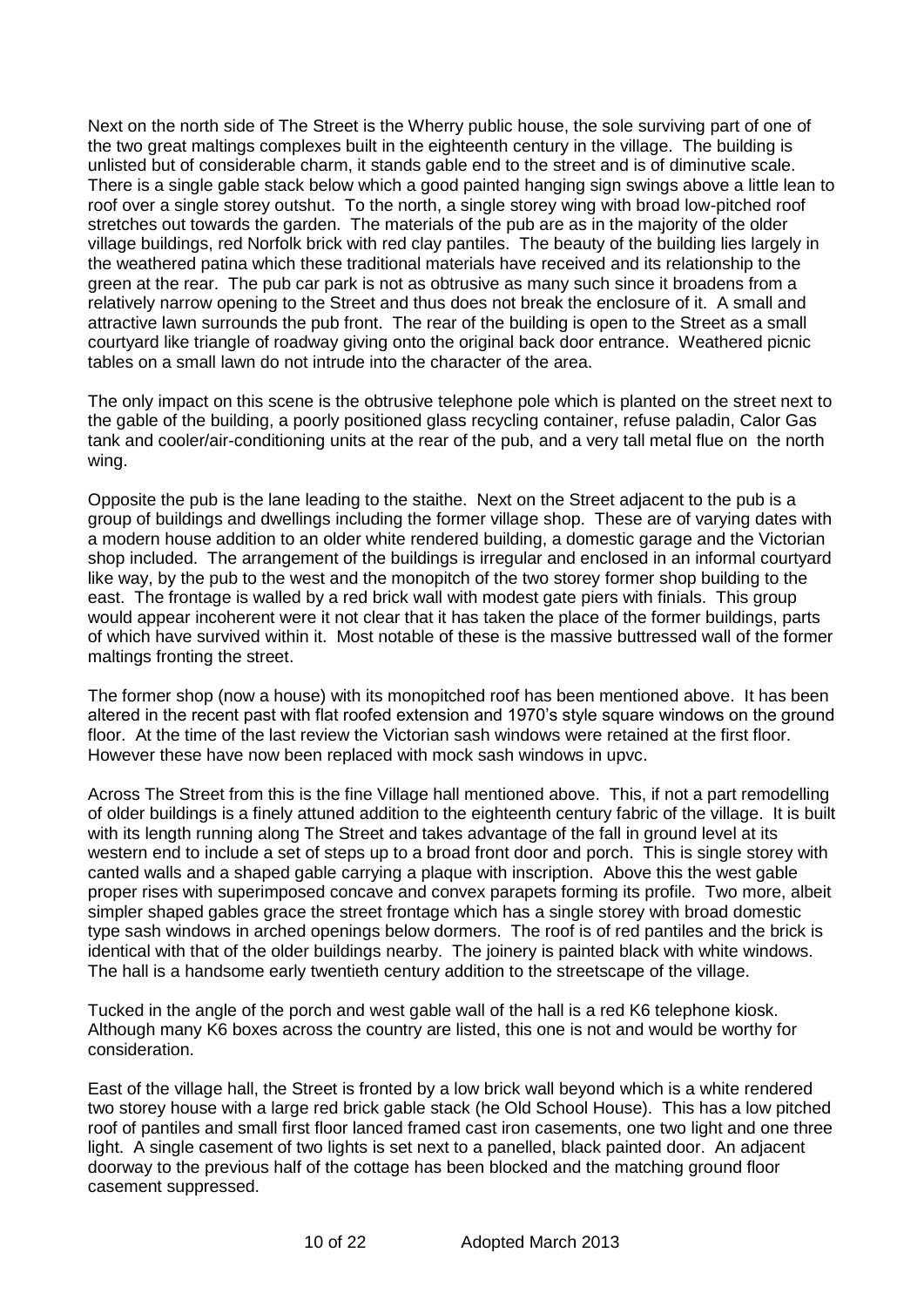East of this, the row of buildings continues with the Old School. This is the Dowson family's village school, built at their expense in 1824 by remodelling what had been former stables to Geldeston Brewery on the Street. The Old School is a single storey mansard roofed building with pronounced shaped gables to east and west. It is built of soft red Norfolk brick and is covered with red pantiles. To the Street, the building displays a face with two domestic doors at either end and only one window with a half dormer set just within the western gable. The building is joined to its rendered neighbour to the west by a small low pitched roofed annexe into which the right hand door opens. The east facing gable of the building is open to view and displays its first concave and then convex profile well. It is broad in proportion and has a wide four light window with a segmental headed central pair of lights below a segmental brick arch. A pantiled lean-to is set below the cill of the window and lies below street level. At the time of this survey, works were being carried out to the Old School and the windows renewed

Beyond the Old School the wall to the street edge is missing and leaves an unsightly gap. It is not clear from the work being carried out whether a wall is to be built in this area.

From the point in the Street east of the Old School, a panoramic view of the cottages of Big Row, lying below at the edge of the river valley escarpment is visible. This is attractive, since they are irregularly arranged in a picturesque fashion among their eighteenth century garden plots, with a backdrop of magnificent mature trees edging the Staithe.

Opposite this to the north of the road is the almost concealed curved brick splay of the entrance to Geldeston House. The house itself is largely screened from the road and its contribution to the conservation area scene is through its fine tree planting and modest early nineteenth century splayed entrance. This is constructed in white gault brick with knapped flint panels and has a rounded section white brick coping. York stone capped white brick piers complete the design with attractive wrought iron gates. Mature yews flank the entrance.

The house, partly visible from the road, dates from the late eighteenth century or early nineteenth century. It is built of gault brick and red brick, partly colourwashed with hipped roofs of blackglazed pantiles and slate. The house has two storeys and attics.

Geldeston House has a fine sloping frontispiece flanked by mature trees. Notable among these and set to either side of the grassed slope in front of the house are a large sweet chestnut and a large oak. The road is edged here by a low rounded hedge with a grass verge at its base.

Further east the conservation area boundary narrows to exclude a row of late nineteenth and early twentieth century houses and bungalows to the south of the Street.

At Heath Road at the extreme eastern end of the conservation area, the boundary includes a hedgerow and enclosed field adjacent to the Geldeston House woodland. This gives a pleasant rural edge to the area.

#### *Big Row*

Big Row is a lane of cottages running downhill from the Street opposite the frontage of Geldeston House. At the junction with the Street on the right is a red brick cottage with a low pitched pantiled roof. This is attractively set with its gable and chimney built into the slope of the ground and ancient rounded hedges encircling it. Painted traditional paling gates are set within these. Next to Big Row, a single storey outshut with low pitched roof sits below two small white painted casements to complete a picturesque cottage scene.

Below this, also set among old hedges and above the lane bank are a pair of nineteenth century semi detached villas, Home Port and Lantern Cottage, and spaced at a broad interval along the lane, an older detached cottage, River View. The line of the lane has been disturbed to accommodate car parking for Home Port and River view, but otherwise all three have been sympathetically added to recently and contribute greatly to the character of the conservation area.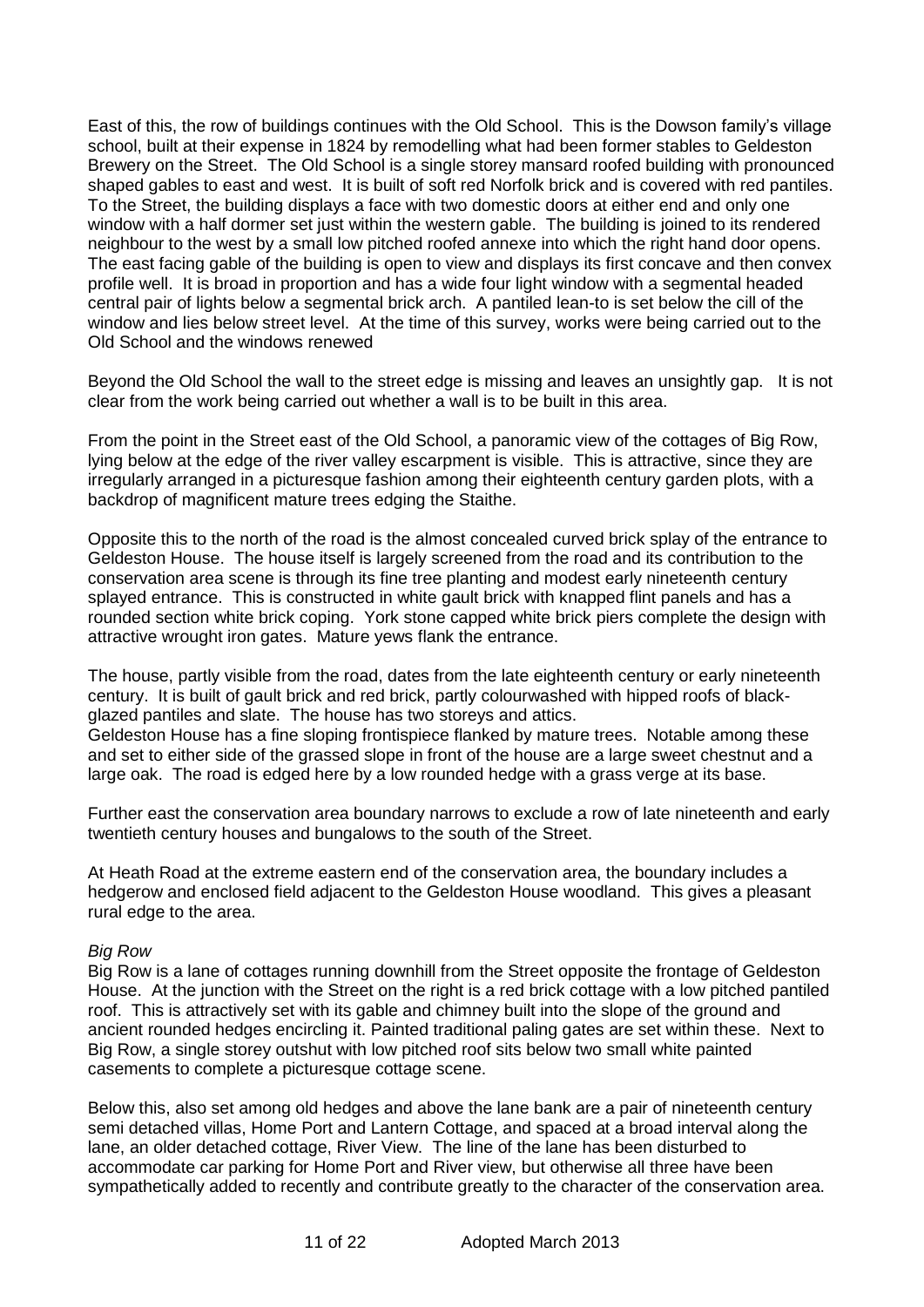Between these two, on the other side of the lane is a cottage recently extended with a long catslide roof with no windows or openings facing the lane, and a two level ridge where a later outshut adjoins the main cottage. This is seen from slightly above eaves level as the observer approaches in the lane. The cottage has also been sympathetically added to on the southern side and makes a good contribution to the character of this special part of the conservation area.

At the turning of the lane is another cottage, once the Old Garden public house, with a good small 20<sup>th</sup> century detached garage of black stained weatherboarding. The building retains its original windows, the pub name in incised letters in the render on the house wall, as well as a good traditional wrought iron bracket for the former pub sign. The lane at this point is lined on its southern side with fine ancient trees among which are a Turkey oak and a huge black poplar, both standing within the water meadow.

The Big Row lane winds round to the north once more, enclosing Little Row, a further pair of traditional cottages and their gardens within traditional hedging and pale fencing. One cottage retains its small paned casement windows and simple detailing, the other has replacement upvc windows. Beyond and at right angles is a further detached cottage (Greenbank Cottage).

The whole of this small area, and in particular its informal layout, forms a special enclave of particular character and attraction within the larger area. It is a rare historical survival of eighteenth century cottages and gardens and a place of great beauty.

Below the Big Row lane and almost hidden from the rest of the village by the richness of the mature tree cover at this point at the edge of the marsh meadows, lies the site of the former staithe. Little of its original buildings remain but those which do are of high quality, while the relatively new details of the boatyard sheds are also well designed. The enclave is reached through a traditional five barred gate by a gravel drive from which glimpses of the Old House and its wooded garden can be seen.

The first buildings of the staithe to come into sight are the boatyard sheds. These are closely boarded with narrow boards and have traditional simple greenhouse type windows formed of single vertical lights run together into a row. On the eastern face of the building the post and beam frame is expressed and the row of windows is continuous beneath a plain red pantiled roof. The window frames are painted white. The building has the air of an old working waterside building dating from the heyday of the staithe, now gently transformed and reused as the basis of a new leisure use for the staithe and cut.

From the gravelled area next to the boatyard, a finger post point out into the lush watermeadow habitat below the ancient poplars and willows, while grassy paths follow them. Across the marsh edge the face of the former Old Garden pub is visible between the poplar trunks.

Next to the boatyard building are the remaining eighteenth century staithe-side buildings, now converted to an attractive row of domestic buildings. The larger of these is a two storey cottage with recent but well designed dormers with sash windows. This is linked to a single storey wing of two parts, the further of which has a single tall chimney stack and a black glazed pantile roof. These buildings have a shared grassed forecourt protected by the flank of the boatyard building on one side and by the huge trees of the garden of Old House on the other. The gravel access road of the staithe forms a sweep in front of this group and an attractive low crisscross rustic fence in eighteenth century style protects the green so formed. The resulting composition is very pleasing and creates another delightful surprise in the conservation area.

A low brick wall divides the area around the staithe from the southern part of the Old House garden.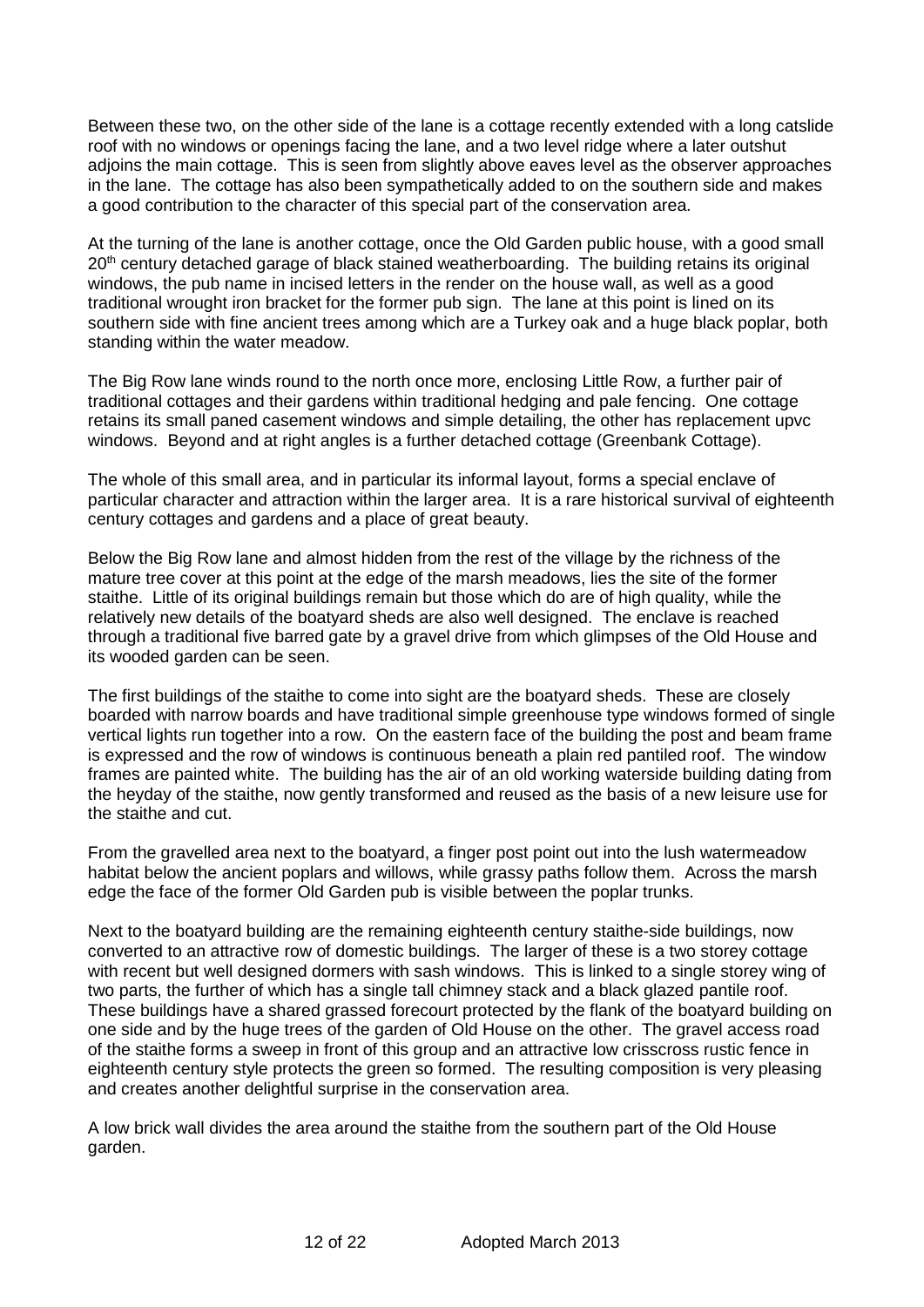Across the water of the cut, a willow covered promontory provides moorings for leisure craft and is demarcated by an ancient wall to its west. In parts the grass bank rises directly from the water, whilst in other areas timber quay heading trims the waters edge. The whole area is one of high quality and contributes greatly to the character of the conservation area as a whole.

## *Station Road*

Station Road starts from the Geldeston Hill crossroads and curves south into the marshland of the river valley. The view of the open meadows is closed by the trees and hedges which line the edge of the road. It traverses the boundary of the conservation area before reaching the Italianate former railway station buildings and goods shed, the site now isolated in the water meadows. At the junction with the foot of Geldeston Hill, the road is bordered with substantial hedges with mature trees in the domestic gardens behind. The houses here are hidden behind these visual barriers. The road is closely framed with narrow grass verges at the foot of the hedge at each side. A wider gap in the western hedge reveals a white rendered cottage with a modern brick extension, both tiled with dark pantiles and standing inside a wide gravelled forecourt sheltered from view from the road.

The western side of the road is wooded with houses concealed beneath the trees while on the eastern side the gardens behind their hedges soon give way to open watermeadow and open landscape edged on its eastern edge by the mature poplars and willows of the Old House garden. This is a delightful landscape, the openness of the meadows contrasting with the close enclosure of the woodland. On turning and re-entering the village, the view uphill is of the sinuous road winding uphill into the trees with a corner of the Kells estate in the background.

## *The Kells estate*

The Kells estate is a major part of the conservation area and is equivalent to nearly a half of it. It is particularly striking because of its contrast with the rest of the village which, as the preceding description suggests, is still effectively an eighteenth century environment. Kells by contrast is entirely twentieth century and post second world war. The buildings are the familiar modest terraces and groups of houses which are now the chief evidence of the advent of the welfare state into the English countryside. But unlike the majority of their contemporaries, constrained by utility and the austerity of the period into a cramped ugliness, Kells has the quality of true architecture.

The estate was designed by the celebrated architectural practice of Tayler and Green in the years between 1947 and 1971. Commissioned and built for Loddon Rural District Council, Kells Way (designed in 1947 and built in 1950) was the first development of single storey houses by Taylor and Green. It was followed by terraces of family housing (Kells Walk, Kells Acre and Geldeston Hill 1952 -1971), in line with the Council's policy of integrating pensioners housing within the wider community. This development at Geldeston is an example of where the Tayler and Green housing has served to unite a scattered village and given it a focus.

It is composed of four elements, each of which is carefully related to the landscape and topography of the site and all of which interrelate to form a clear sense of place. The relationship with the preexisting village is almost tenuous but arranged in such a way as to complement the existing settlement. This is achieved by building close to the edge of Geldeston Hill which leads downhill to the crossroads and the corner of the old village.

The furthest of the elements which make up Kells is a green with single storey houses on two of its sides. The south side of this green is left open to the road which carries vehicles around the back of the houses. This is screened and the composition of the whole southern edge of the estate is framed by a grove of alders and poplars with cut grass below edged with low white painted posts and rails. The same type of edging protects the green from the road and the two terraces of houses are set along the western and northern sides of this. These are white painted with deep eaves below pantiled roofs with simple chimneys. The mature trees dominate the scene. Low evergreen hedges front the gardens of the houses. The eastern side of the green is flanked by the two storey gable of the terrace of houses adjacent. The enclosure of the space is thus achieved in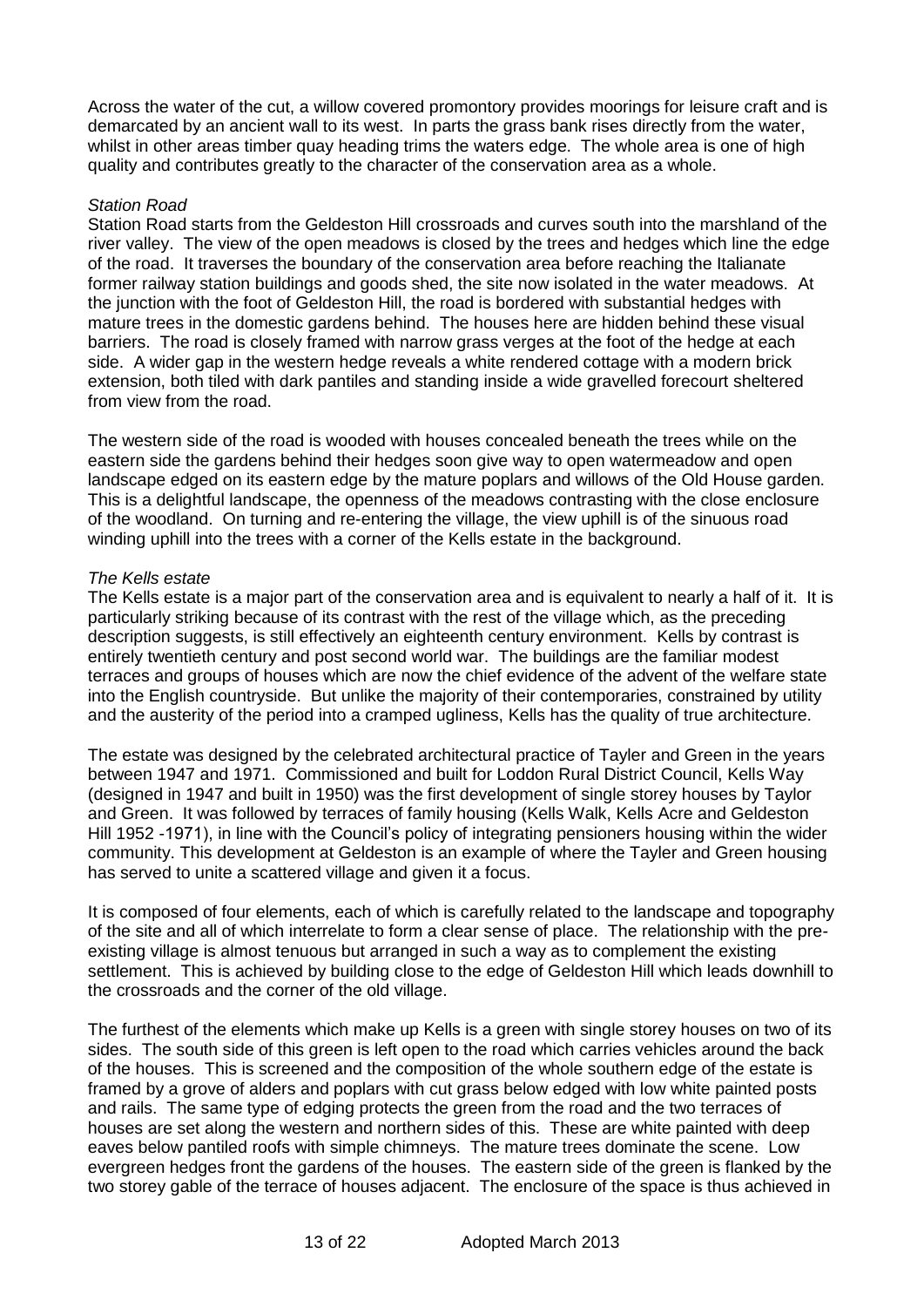a relaxed and almost casual way, in striking contrast to the crudity of most estate layouts of the period.

The terrace of two storeys is six houses long and has a continuous ridge line above a low pitched roof of pantiles to match those on the single storey houses. The details of the façade of these colour-washed houses are simply achieved and the trellis of their lower storey is identical with that of the single storey houses so that there is visual continuity between them. The whole is clearly in the local and Suffolk tradition of colour washed clay lump, low pitched roofed cottages. Some of the details have dated, notably the Scandinavian metal railing of the porch to the house carrying the 1951 Festival of Britain award plaque.

East of the terrace and standing uphill from it so as to create a second green are four rows of single storey cottages. The green incorporates and conserves existing large hedgerow willow trees of great beauty. The terraces of cottages here are of a later date than the rest of the estate. The brick chosen for these cottages is a sand faced mix with buff as its base colour and speaks of its date, the early 1970's. The terraces are set at right angles to the road with footpaths between them, creating pleasant supervised spaces belonging to the residents. Each individual house has a small front garden space next to the footpath which has steps down from it leading to the back doors of the terraces below. The Tayler and Green keynotes are still in evidence with fretted bargeboards to the gables and careful attention to the paving and footpath details. A zigzag screen wall against the roads and footpath edge carries a date stone with the architects' names. Individual house owners have planted shrubs in scale with the whole to create a delightful series of planted pedestrian ways.

At the top of the estate is a terrace of houses arranged so as to enclose a further green, sloping gently downhill. This is open to the road on the east and is enclosed by the north wall of the single storey terrace cottages. At the western edge of the green, another short terrace of three houses encloses Kells Walk and creates a short street which closes the vista from the green. The subtle stepping of the terraces on plan and in section and their simple differences of detail make a very satisfactory environment. The attention to the minor detail of ground and landscape treatment, with low rails, bollards and mature trees retained as key features, is strikingly in contrast with later examples of local authority housing. The materials of this part of the estate are more noticeably local, with red brick walls, clay pantiled roofs and one house picked out in white gault brick. The houses clearly belong in this part of Norfolk.

Behind this upper part of the estate is a footpath zig-zagging back to the rear of the single storey cottages which began this description. The footpath links house, backland and allotment gardens in true imitation of the traditional form of villages in this part of Norfolk.

In recent years original windows have been replaced in and that in Kells Acre two of the open porches (a typical Tayler and Green feature) have been enclosed with glass and framing.

Hill House (formerly the Knowle) is a large house of pre-second war construction, built in the pine woodland to the east of the brow of Geldeston Hill. In its lower garden, the modern later house now the Knowle, has been built. Hill House is well screened from the road and the neighbouring Tayler and Green estate.

#### *Architectural styles and materials*

In the older part of the village there is little consistency in the orientation of the buildings; some, such as the Old School and the Village Hall are built parallel to the street, others such as River View are gable onto the lane, but the majority including the group around the Wherry pub and former shop, and the those along Big Row are clustered more informally.

The buildings of Geldeston are consistently of high quality, those of modest scale and detail have been well conserved and new buildings have respected the design and materials traditions of the district.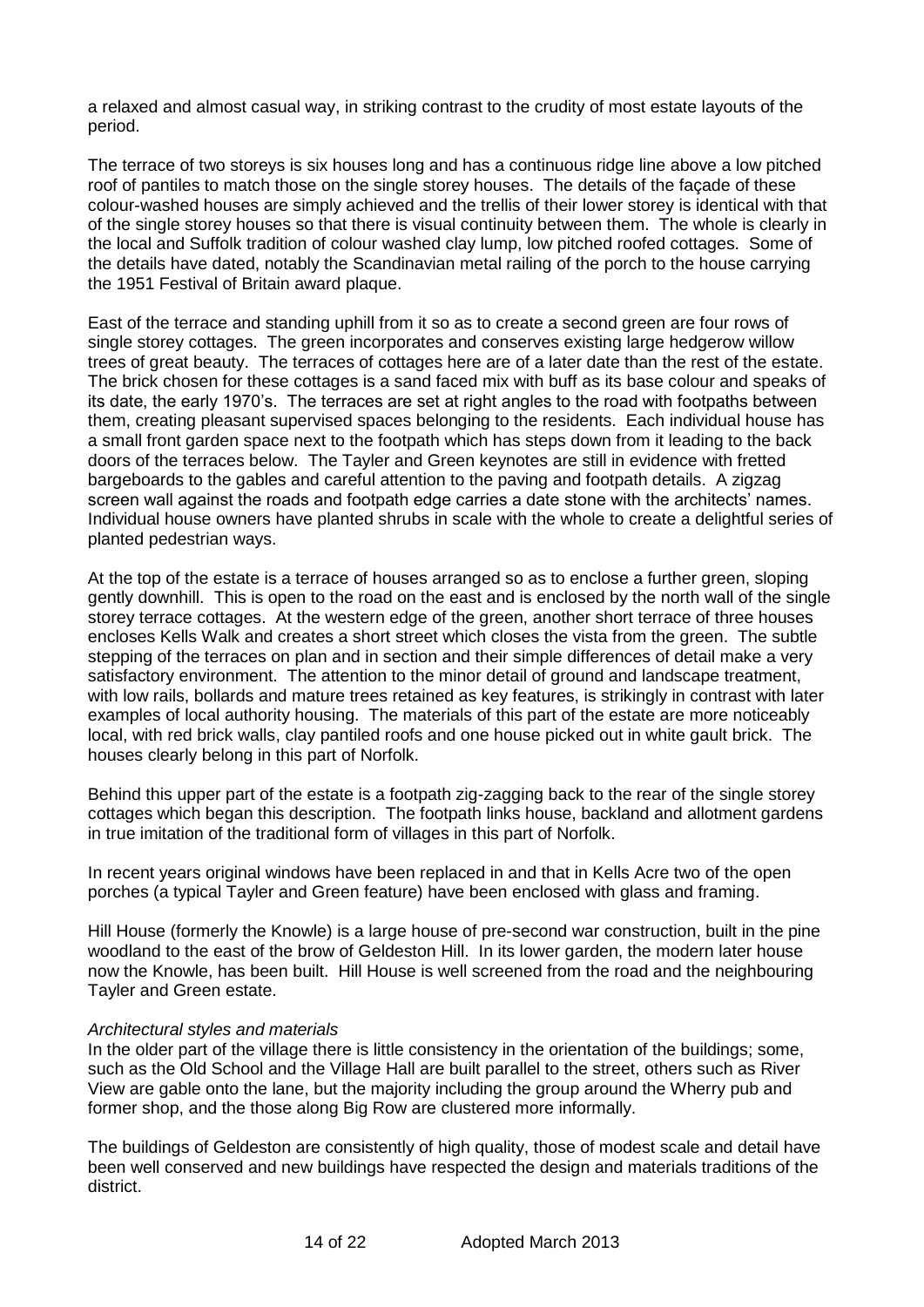Larger buildings are distributed among the generality; these are notably the great houses of the maltster families. However, the majority of buildings in the old part of the village are small scale domestic ones constructed in local red Norfolk brick, now weathered to a mellow patina; Old House Cottage is a good example of this. One or two exceptional examples are rendered, such as The Old School House and Sunny View, and a few have painted brickwork. The grander buildings are also in the main of red brick with the exception of the white gault bricks used at Geldeston House. Their roofs are of the local clay pantiles, also now weathered and mostly low pitched. Chimneys are constructed in red brick and have largely been conserved so that the roof lines appear authentic.

Architectural detail is notable on the Street where shaped gables are applied for effect to the Old School and probably in imitation of it, to the village hall. The Old House has a wooden modillion eaves, an early eighteenth century feature.

Generally window designs reflect the age and status of the buildings, with casement or cross mullioned in smaller houses, such as the cottages in Big Row, and sliding sash in medium sized and larger houses, such as the former Garden House pub, Geldeston House and The Old House, and also in the former maltings buildings on the Staithe and the villas on Big Row. Many houses retain their original timber design, but a few have been replaced with less sympathetic designs. The Old School House has unusual lancet framed cast iron casements.

Twentieth century additions to the older part of the village have generally been sympathetic to the earlier styles; the boatyard sheds are closely boarded with narrow boards and have traditional simple greenhouse type windows formed of single vertical lights run together in a row. On the eastern face of the building, the post and beam timber frame is expressed and the row of windows is continuous beneath a plain red pantiled roof. The garage to the former Garden House pub echoes this waterside feel with the use of dark stained boarding, as do extensions to the villas and cottages in Big Row.

In the twentieth century part of the village, the architecture of the Kells estate is based upon a true understanding of what is loosely called vernacular architecture. The architects Tayler and Green took this to mean that their new scheme should be based on local traditions of building and that simplicity of design would best accord with those. This is reinforced by the layout of the estate which is semi-formal with terraces and groups of houses around green spaces and footpaths. Private gardens provided for each dwelling, contribute to the open feeling of the area.

Wall materials for the earlier part of the estate are painted brick, reflecting the Suffolk tradition of colour washed clay lump, whilst in the later phases, a mixture of buff, cream red brick predominate with one house picked out in white gault brick; the whole is co-ordinated with the use of low pitched pantiled roofs, and chimneys with the Tayler and Green hallmark canted cappings.

The details of the façade of the colour washed houses of the Kells estate are simply achieved and the trellis of their lower storey is identical with that of the single storey houses so that there is a visual continuity between them. Metal railings of various designs and fretted timber bargeboards are used throughout the estate. Some of the details have dated in a telling manner, notably the Scandinavian metal railing of the porch to the house carrying the 1951 Festival of Britain award plaque. In the northern part, open porch canopies are a feature (two now enclosed) and some gables have chequered brick patterns, one using two different coloured bricks to achieve the pattern and others raised three dimensional effects. Shallow arched or canted brick lintols have also been used in this part of the estate. These houses from the evidence of their materials and details clearly belong in this part of Norfolk.

## *Ground Surface Materials*

Public roads and pavements are, without exception, of tarmacadam, and footpaths have been kept to a minimum, on one side of Geldeston Hill and The Street and none at all in Station Road and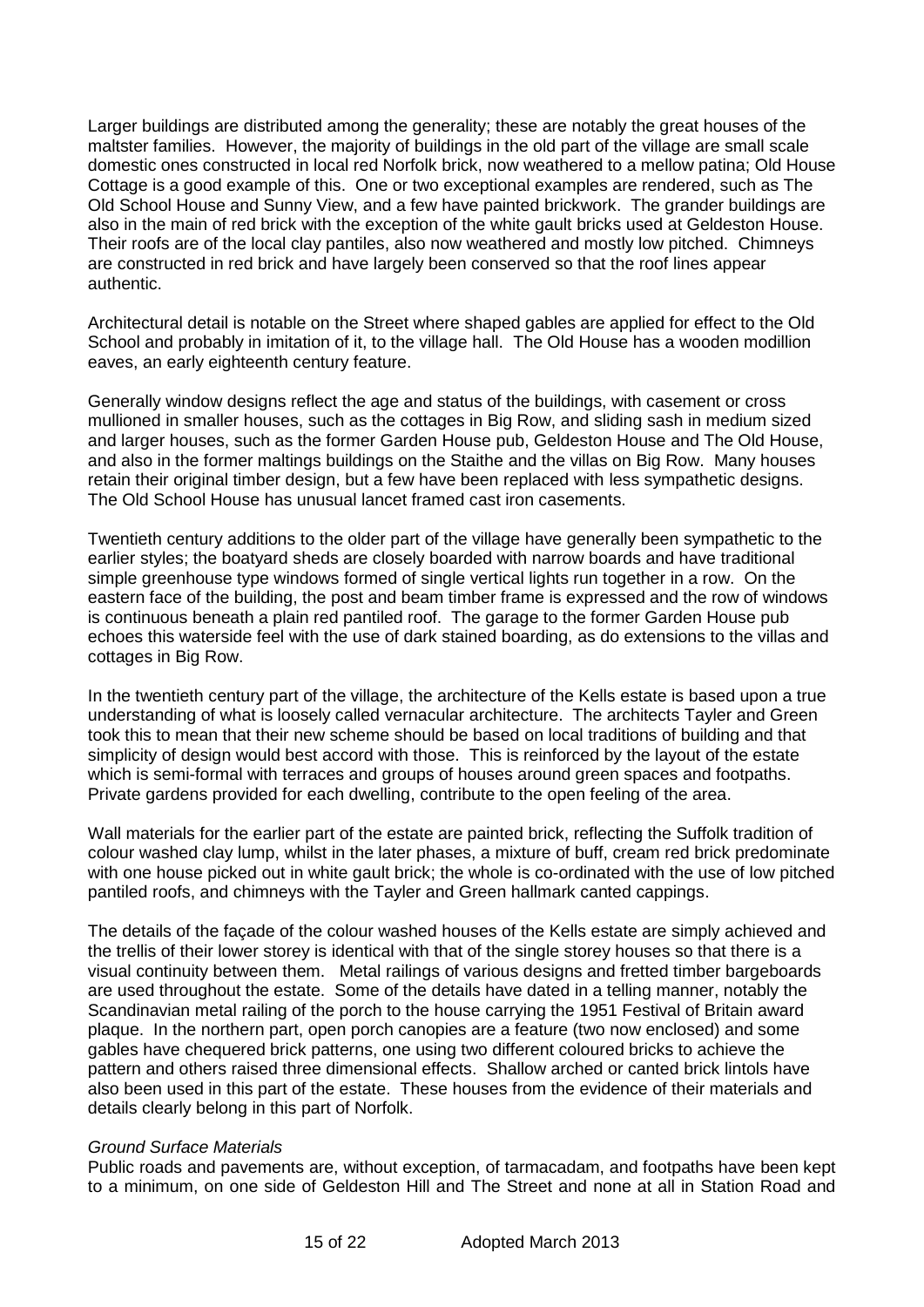Big Row. Otherwise the edges of public roads tend to be relatively informal with grass verges below rounded hedges, and this restrained treatment adds greatly to the character of the conservation area.

The car park to the Wherry public house and the access road to the Staithe are gravelled as are many private driveways and this is an appropriate material for the conservation area. Gravel is also used for the front path to the Old House Cottage, which with its wicket gate, box hedging, and rose arch, is a typical cottage garden.

It is of great benefit to the character of the conservation area that virtually no modern paving has been introduced. Instead, grass is used to great effect, for example to the rear of the Wherry, in front of the former staithe buildings and opposite the Garden House where a wildflower meadow habitat is maintained below the ancient poplars and willows. All this helps to preserve the verdant feel of the village.

Whilst more formally laid out than the rest of the village, the grass verges, private gardens and grassed public spaces on the Kells Estate echo the feel of the older village.

## *Street Furniture and signs*

Fortunately the village has little street furniture to disturb its green character, but there are several signs in the village providing reminders of its history.

On the green behind the Wherry Inn, a large inscribed stone commemorates the Millennium and a green milepost celebrates the creation of the National Cycle Network of the same date*.* Also on the green the village sign is a carved and painted wooden bas relief depicting a maltings wherry approaching the eighteenth century village and its cut.

A traditional painted hanging sign advertises the Wherry pub.

The village hall carries a stone plaque with inscription, commemorating the gift of the hall by Elizabeth Dowson to the village in 1923 and the long association of the family with the village.

A wrought iron hanging sign bracket and the incised name at Garden House are reminders of its former use.

In the Street, a familiar red K6 telephone box in cast iron following the design of Sir Giles Gilbert Scott is sited in the angle of the porch and west gable wall of the village hall. Many of this style of telephone box are statutorily listed in other parts of the country.

On the water meadows next to the boatyard, inscribed timber finger posts point the way to public walks.

On a house in the Kells estate a circular plaque commemorates a merit award from the Festival of Britain in 1951, and the architects of the scheme are acknowledged on the date stone on Geldeston Hill.

#### *Trees hedges and significant open spaces*

There are a number of sites where trees or hedges play an important visual role in the village. These are marked on Map I and listed below.

- Hill House and The Knowle conifers to the south west and the remains of a nineteenth century pine belt
- The modern bungalow on the corner of Station Road and the Street mature hedges and young trees including oaks
- The Old House mature trees throughout the grounds, including poplars, willows, a cedar and two large London Planes, many of these protected by Tree Preservation Orders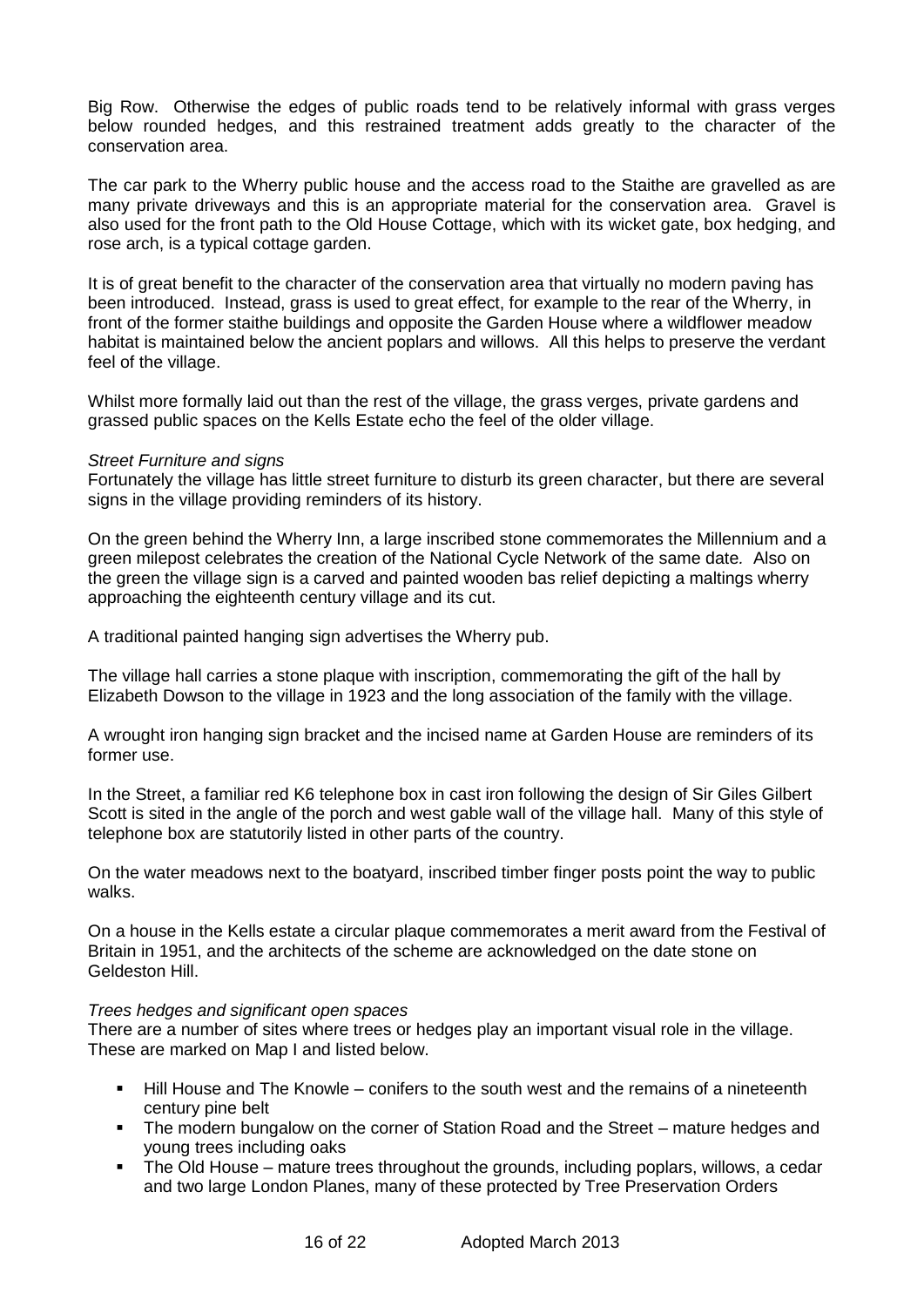- The green to the north of the Old House and west of the Wherry hedges and a mature Scots pune, Turkey Oak and a large prunus
- Geldeston House many mature trees inclding two large yews, a sweet chestnut and a large evergreen oak
- Hedging and tree planting to the north east of Greenbanks
- $\blacksquare$  Big Row mature hedges along the lane
- Water meadows mature trees including poplars, willows, a Turkey Oak and a large black poplar
- $\blacksquare$  The staithe and the Dyke willows
- The Kells Estate mature trees and low evergreen hedges in the front gardens

Conservation area designation affords protection to trees within the boundaries. However there are a number of trees and groups of trees within the village which are additionally subject to Tree Preservation Orders. Advice should be sought from the Broads Authority or South Norfolk Council before any work is undertaken to trees in the conservation area.

## *Boundary treatments*

Red brick boundary walls are found in the Street; the impressive crinkle crankle wall at the Old House, the solid former maltings wall and the more modest treatment in front of Archway Cottage and beside the Old School.

Also in the Street, the early nineteenth century splayed entrance and wall to Geldeston House is constructed in white gault brick with knapped flint panels and a rounded section white brick coping. The white brick piers are capped with York stone, between which is a set of attractive wrought iron gates.

On Geldeston Hill the zig-zag screen wall against the footpath edge carrying a concrete date stone with the names of the architects of the Kells estate makes a twentieth century contribution to the street scene.

Simple iron railings form the boundary to part of the Old House grounds and the cottage on the corner of the Street and Big Row. Timber gates and fencing are also used to good effect; post and rail along Station Road, picket gates on Big Row and Old House Cottage, and more unusually, the attractive low crisscross rustic fence in  $18<sup>th</sup>$  century style in front of the houses on the Staithe.

However, as noted above, hedges play the major part as boundaries in the conservation area, and their retention and maintenance is an important factor in preserving its character

## **9. Issues, pressures, threats and opportunities for improvements**

## *Buildings*

Generally the buildings and gardens are very well maintained.

The special character of conservation areas can easily be eroded by seemingly minor, and well intentioned, home improvements such as the insertion of replacement windows and doors with ones of an inappropriate design or material, (for example hinged opening lights in lieu of sash windows and UPVC instead of painted timber). This is a particular issue with unlisted buildings that have been identified as contributing to the character of the conservation area. In line with current legislation, all complete window replacements are required to achieve minimum insulation values, but recognising the affect that inappropriate replacements can have, Local Authorities are empowered to relax that requirement when considering the restoration or conversion of certain buildings within conservation areas, and advice should be sought from the local Planning Department at an early stage.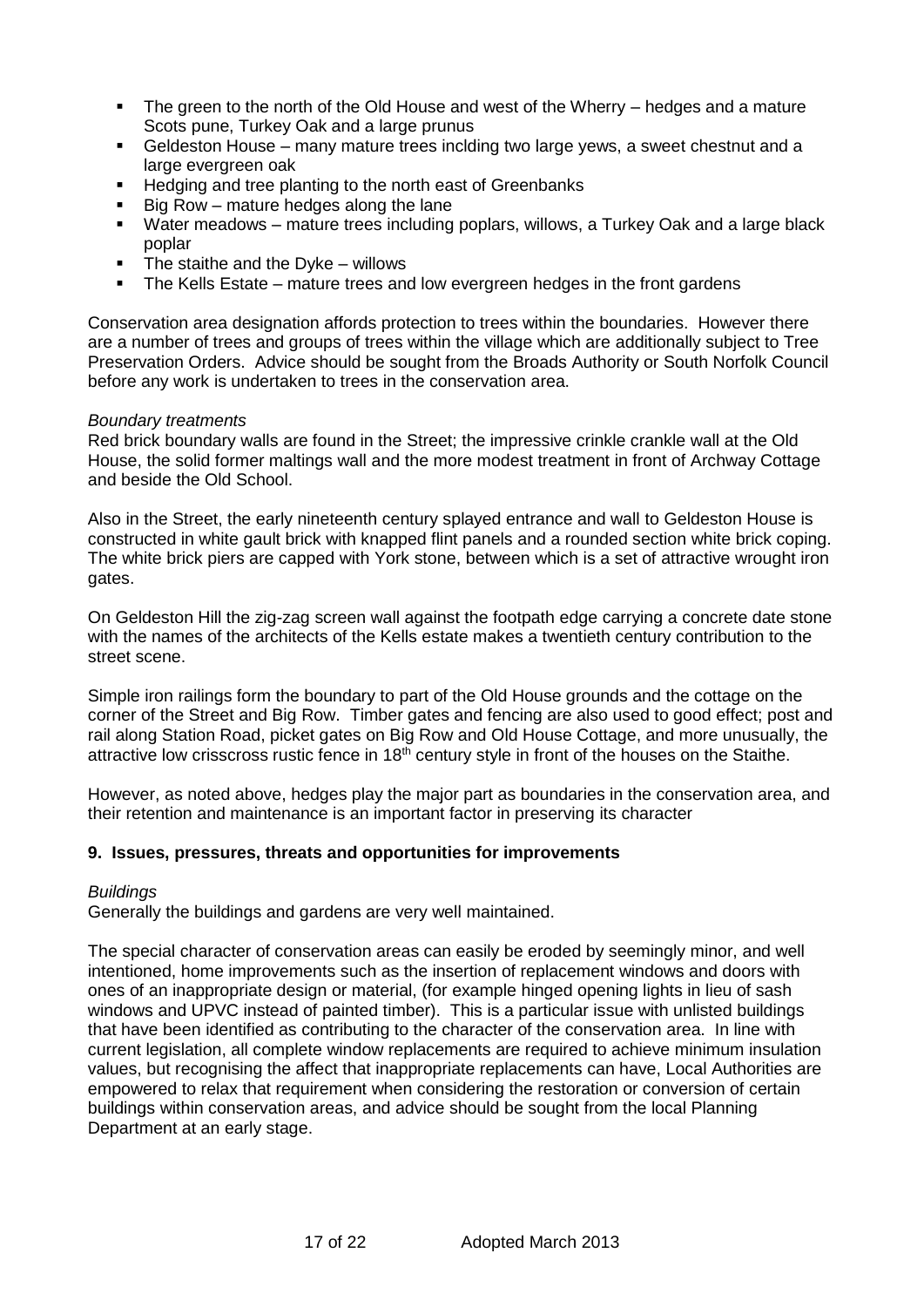## *Streetscape issues*

The lack of parking near individual dwellings is an issue in closely built traditional villages such as Geldeston. This is particularly noticeable in Big Row, where access is very restricted, and on the Kells estate where some front gardens have been utilised for parking, resulting in the loss of the original fencing and disturbance to the design of the area.

As mentioned earlier in this document, there are several intrusive elements connected to the operation of The Wherry public house.

The telegraph pole adjacent to The Wherry which carries telephone wires to properties in all directions is also visually intrusive to the street scene.

## **10. Recommendations for suggested improvements**

- Consider nominating the K6 telephone box for listing
- Consider interpretation panels at The Staithe to record the early history of the area, the history of the river and its trade
- Encourage the undergrounding of telephone wires in The Street
- Encourage a more sympathetic waste management regime adjacent to The Wherry public house

## **11. The conservation area boundary**

Beginning at the brow of Geldeston Hill, the boundary runs west behind the Kells estate house gardens and turns with them south as far as the single storey cottages at its south western corner. It then runs east on the south side of the road enclosing two older buildings before turning south once more to run behind the gardens and properties to the west of Station Road. At the edge of the woodland enclosing these it turns to follow the line of the field drain south east as far as the woodland belt south of Old House. Here it curves north easterly to enclose the staithe. It crosses the water in a line running north easterly to include the ancient water meadow and its trees south of Big Row. It then turns south east to include the gardens of the cottages to the east of Big Row and continues north to reach the Street at the south east corner of the Geldeston House woodland. Here it runs east to Heath Road turning at which it sets north. At a point, level with the northern edge of the Geldeston House woodland, it turns west to enclose the field and wood. It then turns south to the boundary of the Knowle property whose northern edge it skirts before reaching Geldeston Hill and completing the circuit.

*Suggested amendments to the conservation area boundary*

- Extend the north western boundary to include Rose Cottage, 21 Kells Way. Rose Cottage is an example of a 19<sup>th</sup> century dwelling that remains largely intact and part of the history of the village
- Extend the south western boundary to include Station House and the former goods shed (now part of a light industrial site). The former station building and goods shed are largely intact and they and the railway are part of the historical development of the village.
- Extend the eastern boundary to include the land between Station House and the existing boundary and include the tree plantation behind the houses on Station Road. These linked areas contribute to the setting of this part of the village.
- Extend the south eastern boundary to include the semi-detached 1920's houses on The Street. This pair is a good example of the period which makes a positive contribution to the character of the conservation area.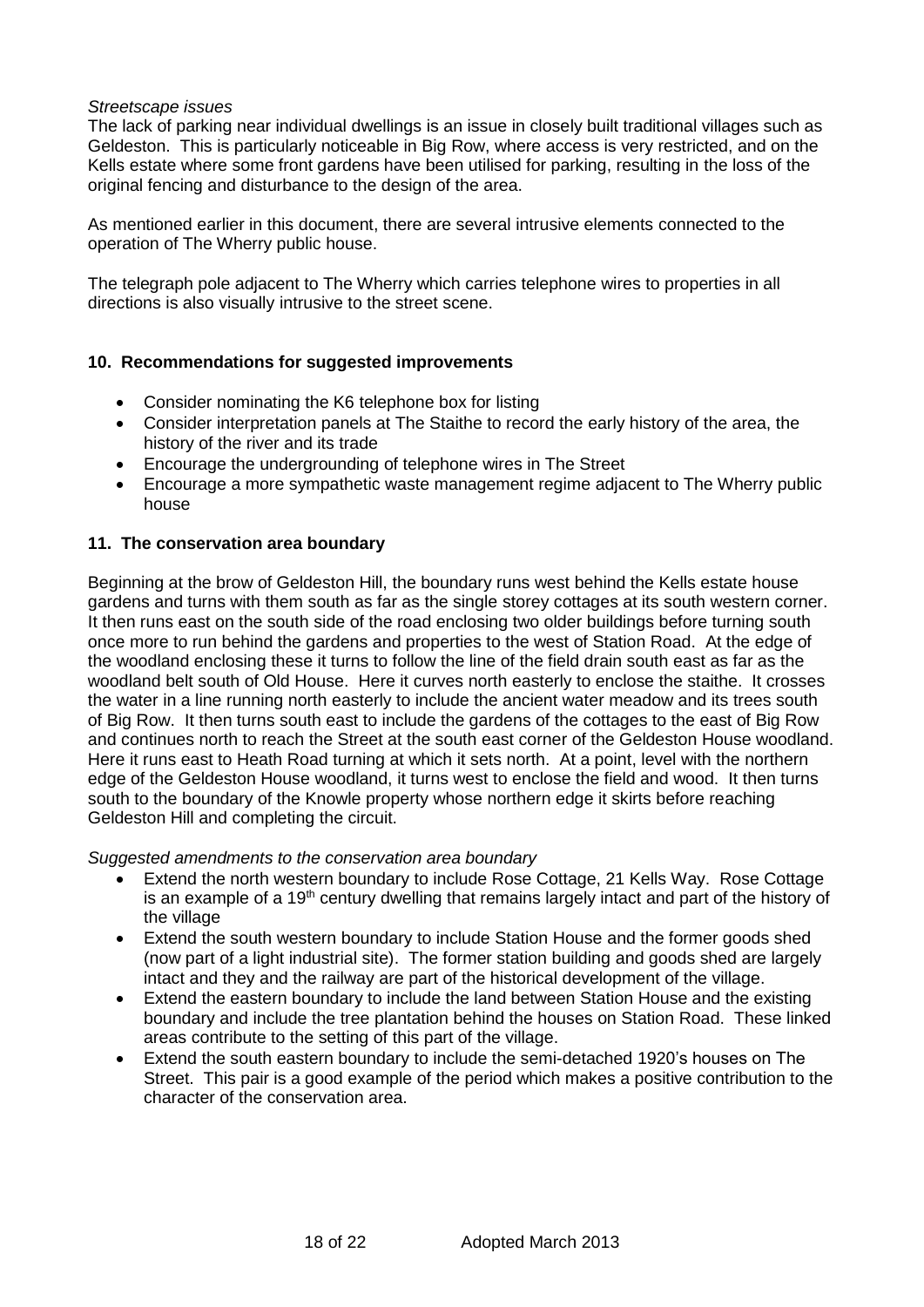## **12. Public consultation**

Consultation with interested parties and organisations was undertaken in accordance with the Broads Authority 'Statement of Community Involvement'. A joint consultation exercise was undertaken with South Norfolk Council as the proposed conservation area boundaries include land in both planning authority areas as defined on the maps included in the character appraisals. A letter and leaflet were delivered to all residents living within the conservation area boundary, and copies of the appraisal documents were made available both online and in hard copy format in the Broads Authority offices and through the Parish Council. The leaflet included a comments section and consultees were also able to comment on line.

A public exhibition was held on Saturday 18 August 2012, which was attended by officers from the Planning Team of the Broads Authority and by 26 members of the public to ask questions, propose or suggest minor amendments to the re-appraisal or boundary and raise issues of concern. The vast majority of people attending were supportive of designation, considering that it would benefit the village and the local community. In addition, the Authority received 12 written responses seeking more specific advice as to the effects of being in a conservation area or to seek clarification as to proposed changes to the boundary.

The appraisal has been amended to include additional information on the historical background reflecting comments made by the Parish Council and individuals.

One particular issue raised was the question of the proposed omission in the draft boundary of an area of land consisting of a field to the north east of the area and within the South Norfolk District. Strong resistance to this omission was expressed both verbally at the meeting and in writing which included historical evidence not previously considered. In the light of this, the issue has been examined more fully and it has been agreed that this area of land should remain in the conservation area maintaining the former boundary at this point.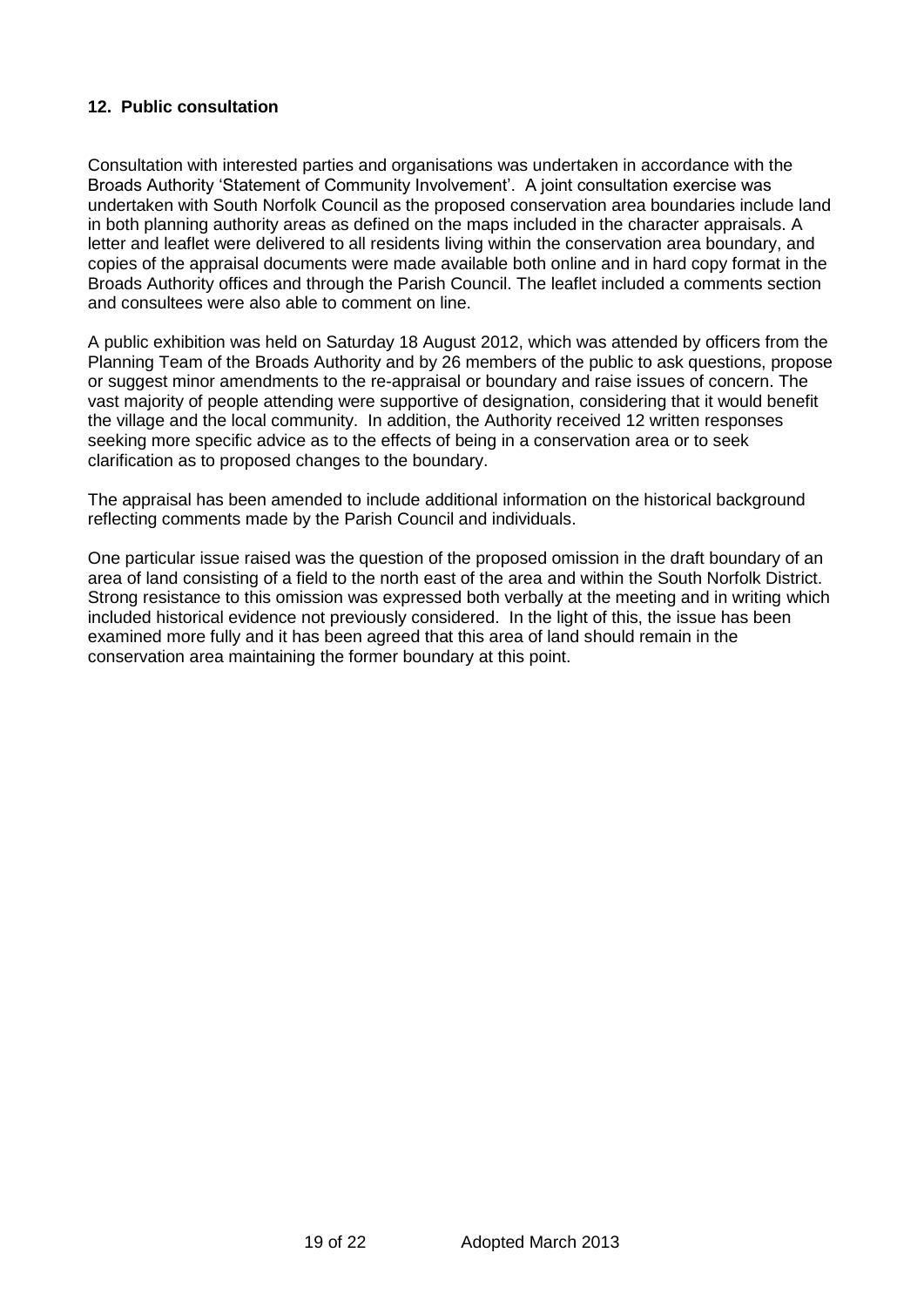# **Appendix 1**

## **Policies**

Please note: The Broads Authority and South Norfolk Council are currently reviewing and revising local policies, which will be published in a new Local Development Framework (LDF). The Broads Authority and South Norfolk District Council have already adopted Core Strategies containing general policies. The Authority has recently adopted its Local Development Plan Document (DPD). Some of the specific saved local policies included in the Broads Authority Local Plan (1997) and in the South Norfolk Local Plan (1998) are still relevant.

# **Appendix 2**

## **Broads Authority Guidance Leaflets**

- o Keeping the Broads Special
- o Do I need Planning Permission?
- o How do I apply for Planning Permission?
- $\circ$  Building at the Waterside A guide to design of waterside buildings in the Broads Authority area
- o Environment and Landscape How do I plan and manage trees and scrub alongside rivers?
- o Development and Flood Risk in the Broads
- $\circ$  Riverbank Protection Works A guide for riparian landowners
- $\circ$  Sustainability Guide Sustainable development in the Broads

## **South Norfolk Council Guidance leaflet**

o The South Norfolk Place-Making Guide

## **Appendix 3**

## **Listed Buildings in the conservation area**

The Old House – Grade II Crinkle Crankle wall to the NW of The Old House – Grade II

## **Appendix 4**

## **Buildings that make a positive contribution to the character of the conservation area.**

Whilst the following buildings, boundary walls and railings within the conservation area and do not merit full statutory protection, they are considered to be of local architectural or historic interest, and every effort should be made to maintain their contribution to the character of the conservation area.

*The Street* Old House Cottage The village sign The Wherry Public House The buttressed wall of the former maltings adjacent to the former shop The village hall Red K6 telephone box The low brick wall adjoining cottage gardens to Big Row Old School House The Old School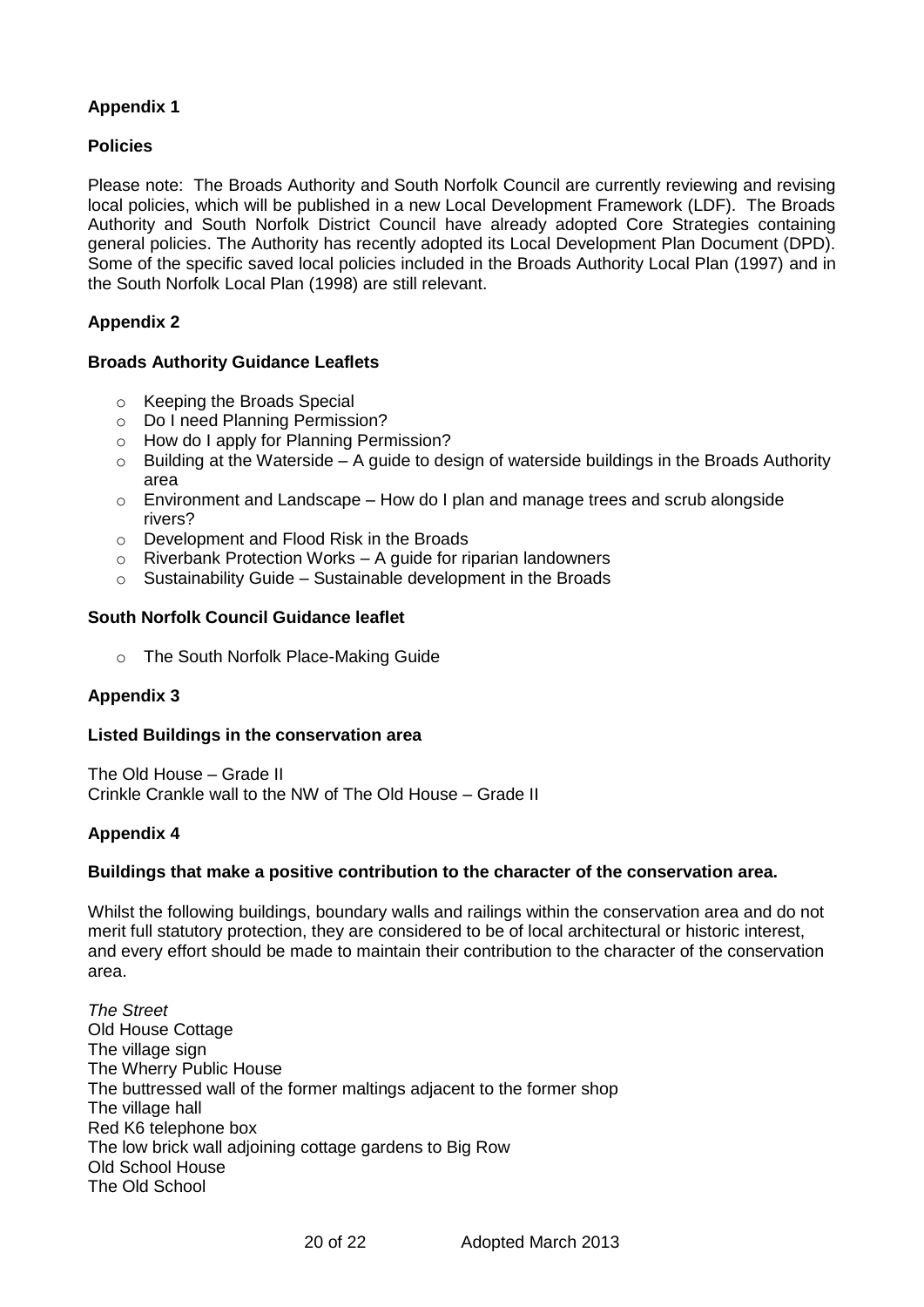Brick and flint wall and entrance gates to Geldeston House Geldeston House

*Big Row* The cottages in Big Row The former Garden Public House The boatsheds The remaining eighteenth century staitheside buildings Low brick wall dividing the area around the staithe from the southern part of the Old House garden

*Station Road* The white rendered cottage with modern brick extension *Kells Way* Rose Cottage, 21 Kells Way

The entire Kells estate.

The former Station building The former goods shed

# **Appendix 5**

## **Buildings subject to additional planning controls under an Article 4 Direction.**

| Geldeston Hill | $2, 4 - 11, 13 - 21$ (odd) |
|----------------|----------------------------|
| Kell's Acres   | $1 - 9$                    |
| Kell's Walk    | $1 - 5$                    |
| Kell's Way     | $6 - 24$ (even)            |

## **Appendix 6**

## **References and sources of information** (this re-appraisal)

A Popular Guide to Norfolk Place names, James Rye, The Larks Press, 1991 The Buildings of England, Norfolk 2: North-west and South, Nicholas Pevsner and Bill Wilson, 1999 English Heritage: Guidance on conservation area appraisals, 2006 English Heritage: Guidance on the management of conservation areas, 2006 Broads Landscape Character Assessment – draft local character area 2 Waveney Valley, 2006 Faden's Map of Norfolk 1797 OS 1<sup>st</sup> edition maps Heritage Environment Record, Norfolk Landscape Archaeology, Gressenhall White's Gazetteer and Directory 1845 Kellys Directory 1883